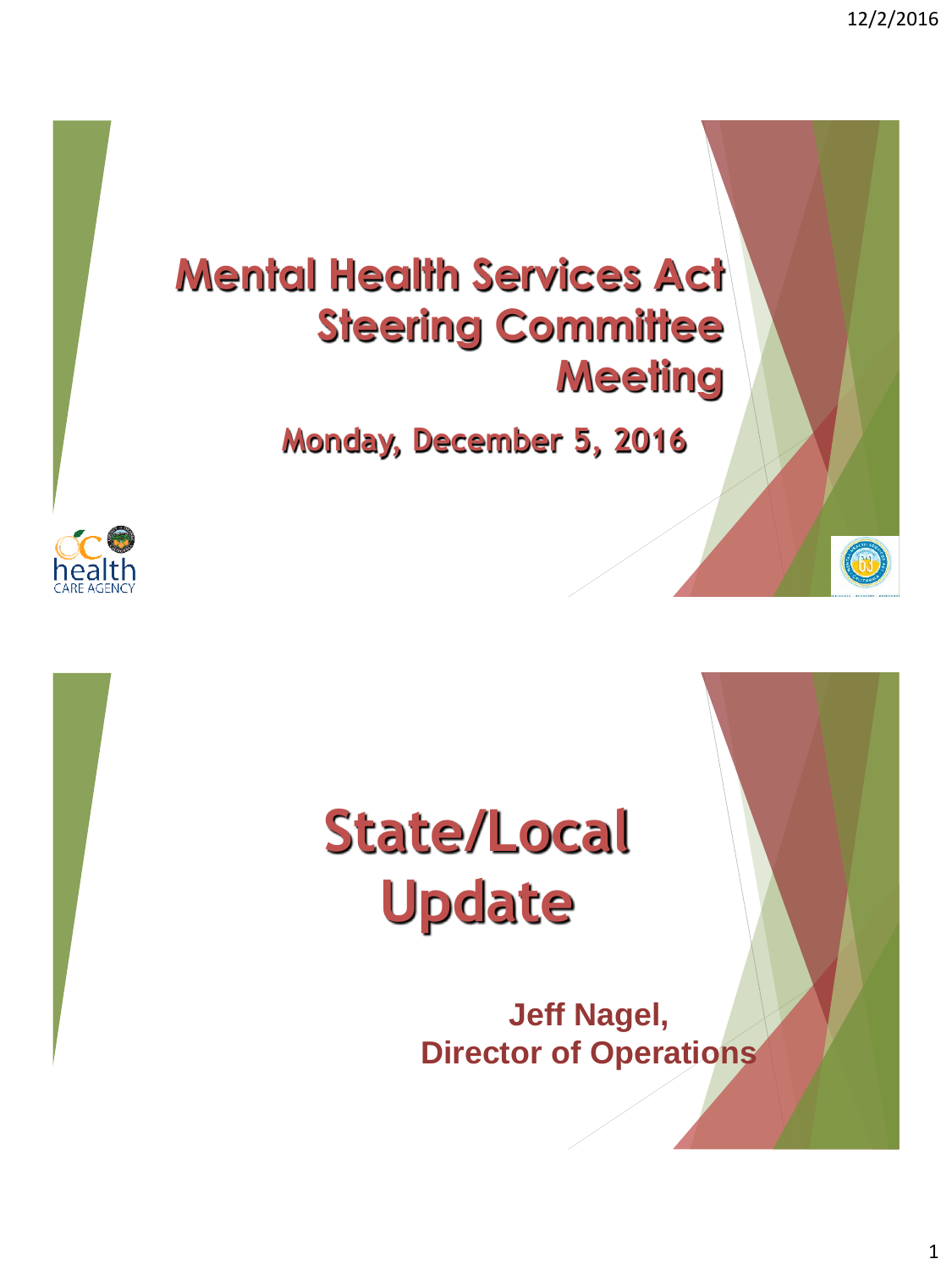12/2/2016

# **Community Action Advisory Committee Update**

**Denise Cuellar, CAAC President**

# **MHSA Update**

1.Public Forum Review

2.Budget Introduction

**Sharon Ishikawa, MHSA Coordinator**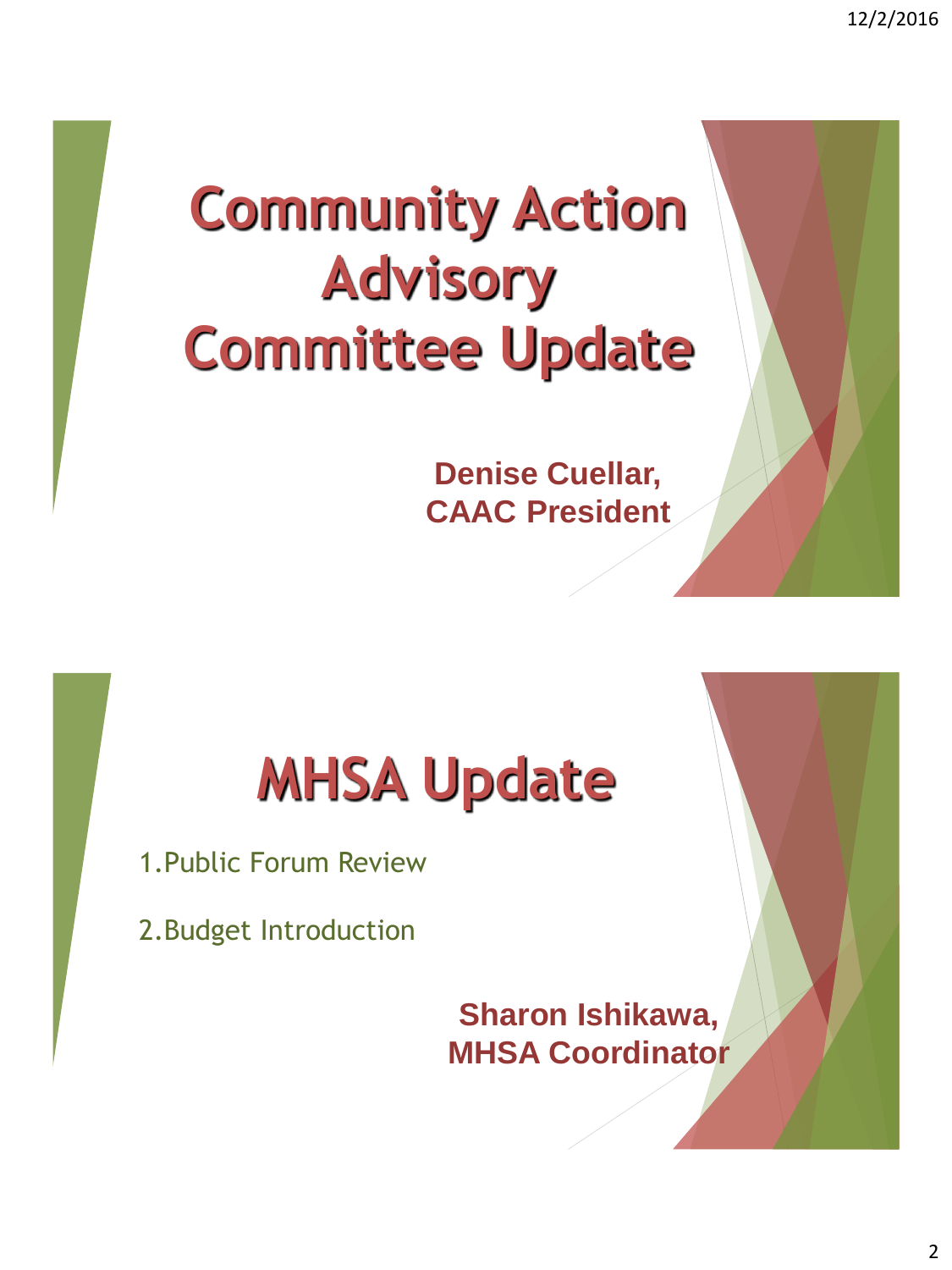12/2/2016

## **Mental Health Services Act Subcommittee Co-Chairs Updates**

## **Community Services and Supports Children and TAY**

Linda Smith and Kelly Tran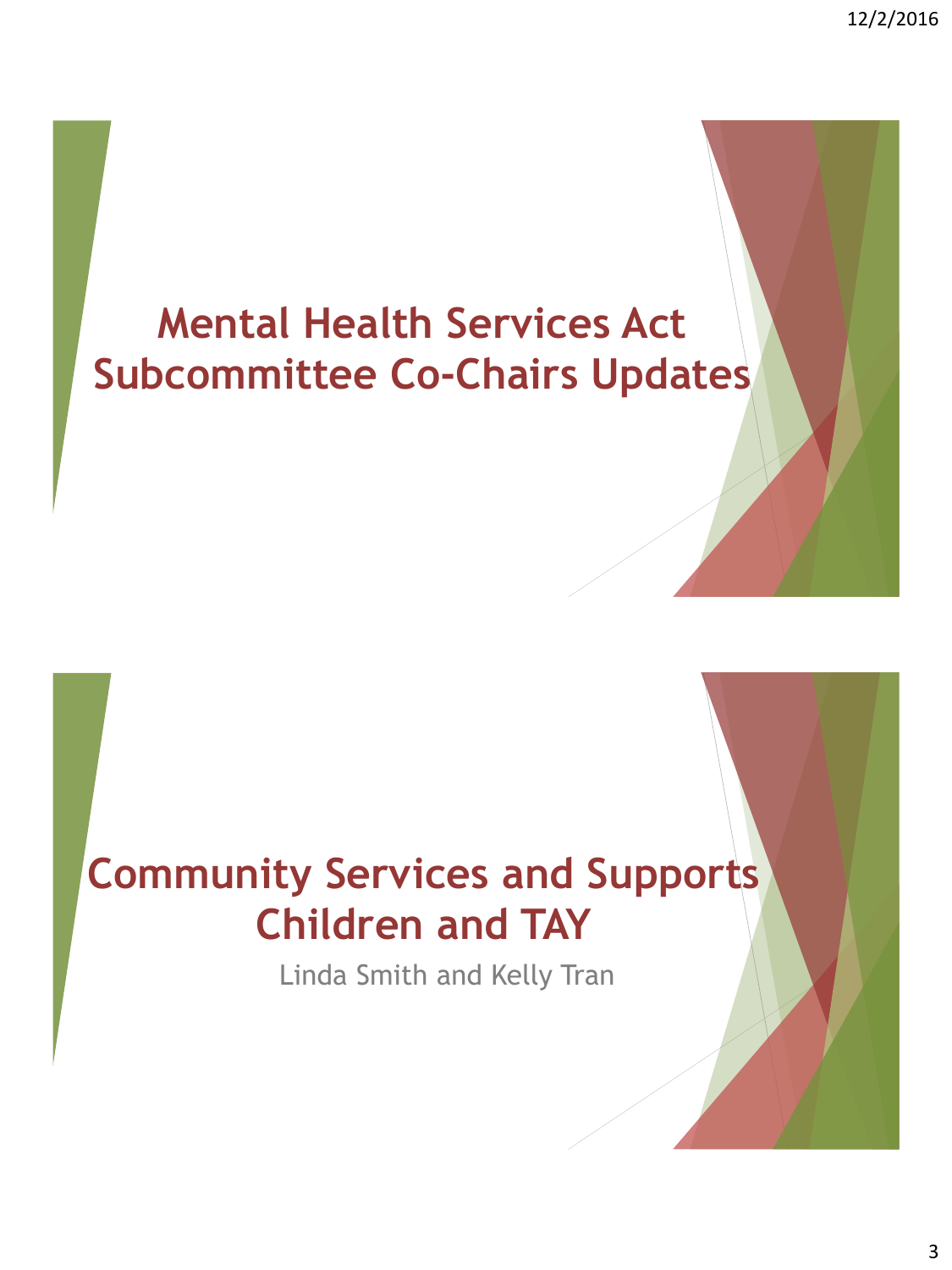| <b>CSS Programs</b>                                          | FY 16-17<br>Approved<br><b>MHSA/CSS</b><br><b>Budget Per Plan</b><br><b>Update</b> | <b>Proposed Changes</b><br><b>Starting FY 17-18</b> | FY 17-18<br>Recommended<br><b>MHSA/CSS Budget</b> | FY 18-19<br>Recommended<br><b>MHSA/CSS Budget</b> | FY 19-20<br>Recommended<br><b>MHSA/CSS</b><br><b>Budget</b> |
|--------------------------------------------------------------|------------------------------------------------------------------------------------|-----------------------------------------------------|---------------------------------------------------|---------------------------------------------------|-------------------------------------------------------------|
| <b>Children's Full</b><br><b>Service</b><br>Wraparound       | 6,654,575                                                                          | $\bf{0}$                                            | 6,654,575                                         | 6,654,575                                         | 6,654,575                                                   |
| Children's In-<br><b>Home Crisis</b><br><b>Stabilization</b> | 1,085,480                                                                          | $\bf{0}$                                            | 1,085,480                                         | 1,085,480                                         | 1,085,480                                                   |
| <b>Children's Crisis</b><br><b>Residential</b>               | 3,289,966                                                                          | (121, 718)                                          | 3,168,248                                         | 3,168,248                                         | 3,168,248                                                   |
| <b>TAY Mentoring</b>                                         | 147,380                                                                            | (147, 380)                                          | $\bf{0}$                                          | $\bf{0}$                                          | $\bf{0}$                                                    |
| Children's<br><b>Mentoring</b>                               | 352,620                                                                            | 147,380                                             | 500,000                                           | 500,000                                           | 500,000                                                     |
| <b>Children's CAT</b>                                        | 1,594,904                                                                          | $\bf{0}$                                            | 1,594,904                                         | 1,594,904                                         | 1,594,904                                                   |

| <b>CSS Programs</b>                                                                  | FY 16-17<br>Approved<br><b>MHSA/CSS Budget</b><br>Per Plan Update | <b>Proposed Changes</b><br><b>Starting FY 17-18</b> | FY 17-18<br>Recommended<br><b>MHSA/CSS Budget</b> | FY 18-19<br>Recommended<br><b>MHSA/CSS Budget</b> | FY 19-20<br><b>Recommended</b><br><b>MHSA/CSS Budget</b> |
|--------------------------------------------------------------------------------------|-------------------------------------------------------------------|-----------------------------------------------------|---------------------------------------------------|---------------------------------------------------|----------------------------------------------------------|
| <b>Youth Core</b><br><b>Services</b>                                                 | 500,000                                                           | 2,000,000                                           | 2,500,000                                         | 2,500,000                                         | 2,500,000                                                |
| <b>Children's Dual</b><br><b>Diagnosis</b><br><b>Residential</b><br><b>Treatment</b> | 427,500                                                           | $\bf{0}$                                            | 427,500                                           | 427,500                                           | 427,500                                                  |
| <b>Children/TAY</b><br><b>PACT</b>                                                   | $\bf{0}$                                                          | 1,100,000                                           | 1,100,000                                         | 1,100,000                                         | 1,100,000                                                |
| <b>TAY Full Service</b><br>Wraparound                                                | 8,434,468                                                         | $\bf{0}$                                            | 8,434,468                                         | 8,434,468                                         | 8,434,468                                                |
| <b>TAY Crisis</b><br><b>Residential</b>                                              | 1,198,950                                                         | 292,418                                             | 1,491,368                                         | 1,491,368                                         | 1,491,368                                                |
| Subtotal of<br><b>CYBH-Operated</b><br><b>Programs</b>                               | 26, 185, 843                                                      | 3,270,700                                           | 29,456,543                                        | 29,456,543                                        | 29,456,543                                               |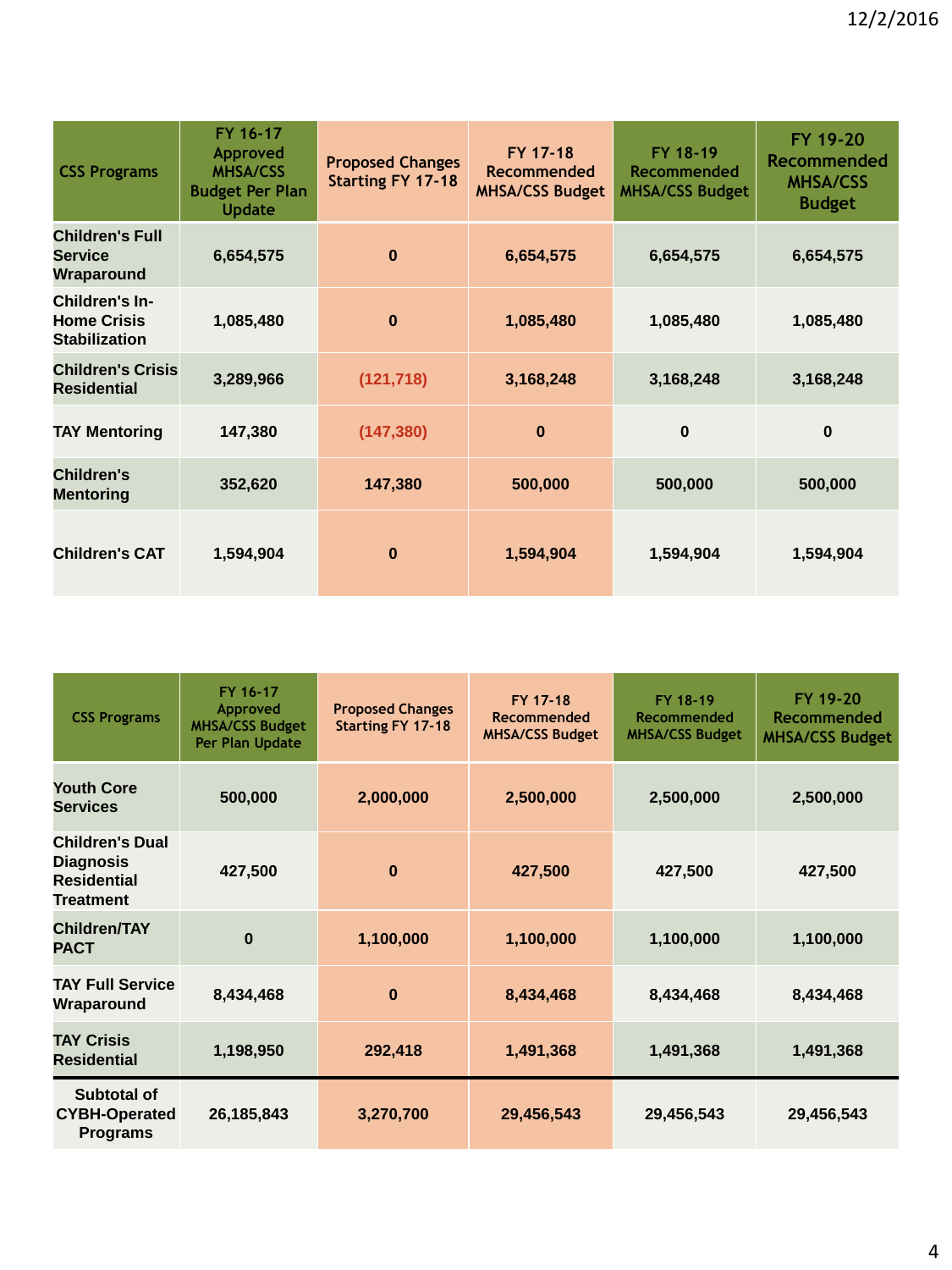## **Community Services and Supports Adults and Older Adults**

Helen Cameron and Patti Pettit

| <b>CSS Programs</b>                                | FY 16-17<br>Approved<br><b>MHSA/CSS Budget</b><br>Per Plan Update | <b>Proposed Changes</b><br><b>Starting FY 17-18</b> | FY 17-18<br>Recommended<br><b>MHSA/CSS Budget</b> | FY 18-19<br>Recommended<br><b>MHSA/CSS Budget</b> | FY 19-20<br>Recommended<br><b>MHSA/CSS Budget</b> |
|----------------------------------------------------|-------------------------------------------------------------------|-----------------------------------------------------|---------------------------------------------------|---------------------------------------------------|---------------------------------------------------|
| <b>Adult Full</b><br>Service<br><b>Partnership</b> | 21,771,114                                                        | (5,579,021)                                         | 16,192,093                                        | 21,192,093                                        | 21,192,093                                        |
| <b>Adult CAT/PERT</b>                              | 4,007,323                                                         | $\bf{0}$                                            | 4,007,323                                         | 4,007,323                                         | 4,007,323                                         |
| <b>TAY CAT</b>                                     | 320,314                                                           | $\bf{0}$                                            | 320,314                                           | 320,314                                           | 320,314                                           |
| <b>Adult Crisis</b><br><b>Residential</b>          | 3,751,229                                                         | (1,000,000)                                         | 2,751,229                                         | 3,751,229                                         | 3,751,229                                         |
| <b>Supportive</b><br><b>Employment</b>             | 1,321,417                                                         | 49,845                                              | 1,371,262                                         | 1,371,262                                         | 1,371,262                                         |
| <b>Adult PACT</b>                                  | 9,731,926                                                         | (2,100,000)                                         | 7,631,926                                         | 8,631,926                                         | 8,631,926                                         |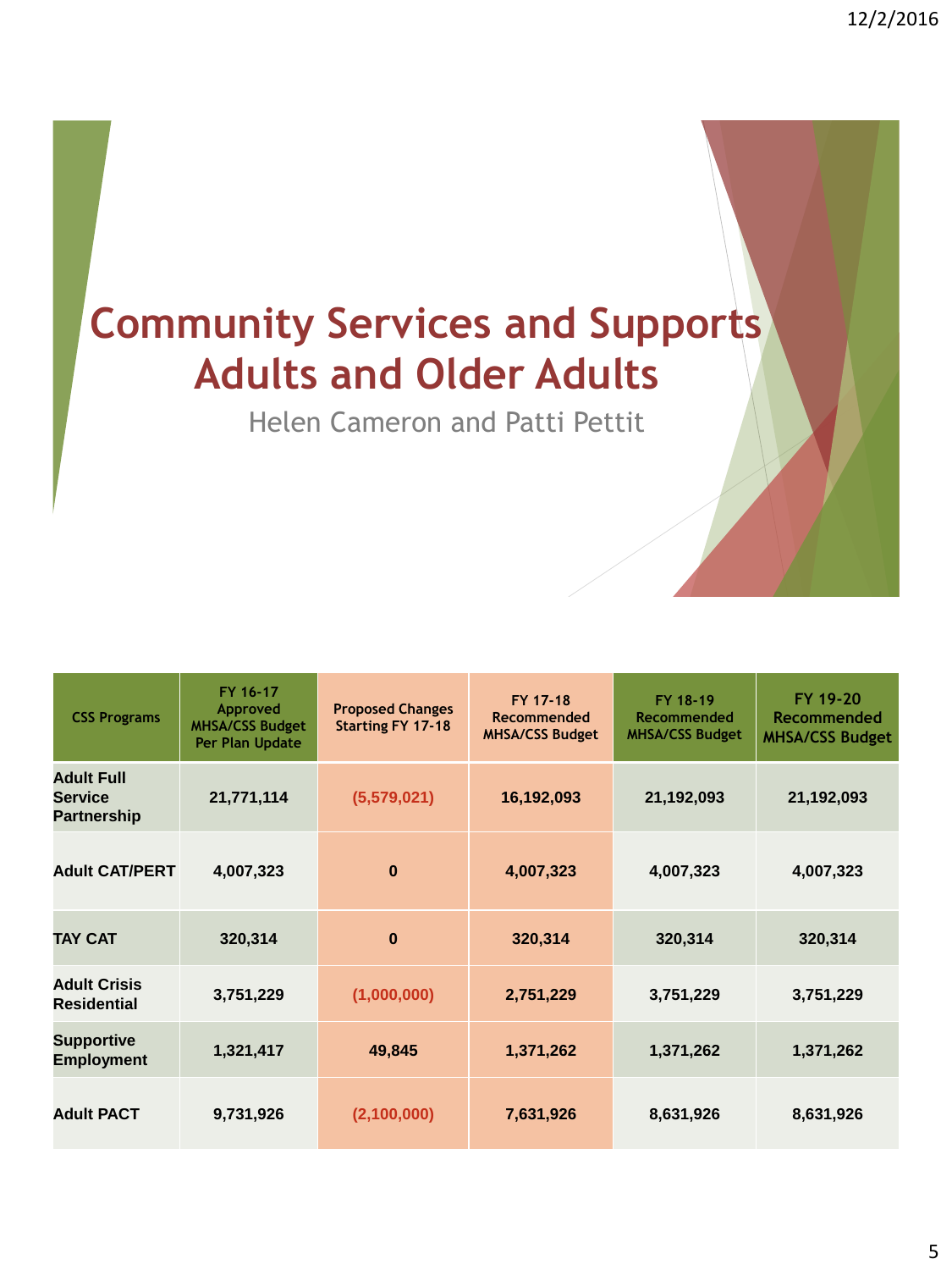| <b>CSS Programs</b>                                      | FY 16-17<br>Approved<br><b>MHSA/CSS Budget</b><br>Per Plan Update | <b>Proposed Changes</b><br><b>Starting FY 17-18</b> | FY 17-18<br>Recommended<br><b>MHSA/CSS Budget</b> | FY 18-19<br>Recommended<br><b>MHSA/CSS Budget</b> | FY 19-20<br>Recommended<br><b>MHSA/CSS Budget</b> |
|----------------------------------------------------------|-------------------------------------------------------------------|-----------------------------------------------------|---------------------------------------------------|---------------------------------------------------|---------------------------------------------------|
| <b>Adult TAY-PACT</b>                                    | 896,092                                                           | (100,000)                                           | 796,092                                           | 896,092                                           | 896,092                                           |
| <b>Wellness Center</b>                                   | 2,969,448                                                         | 84,903                                              | 3,054,351                                         | 3,054,351                                         | 3,054,351                                         |
| <b>Recovery Center</b><br>Program                        | 9,658,531                                                         | (2,000,000)                                         | 7,658,531                                         | 9,158,531                                         | 9,158,531                                         |
| <b>Adult Peer</b><br><b>Mentoring</b>                    | 332,179                                                           | 65,000                                              | 397,179                                           | 397,179                                           | 397,179                                           |
| <b>Assisted</b><br><b>Outpatient</b><br><b>Treatment</b> | 4,436,820                                                         | 579,021                                             | 5,015,841                                         | 5,015,841                                         | 5,015,841                                         |
| <b>Mental Health</b><br>Court                            | 696,000                                                           | 225,000                                             | 921,000                                           | 921,000                                           | 921,000                                           |

| <b>CSS Programs</b>                                                           | FY 16-17<br>Approved<br><b>MHSA/CSS Budget</b><br>Per Plan Update | <b>Proposed Changes</b><br><b>Starting FY 17-18</b> | FY 17-18<br>Recommended<br><b>MHSA/CSS Budget</b> | FY 18-19<br>Recommended<br><b>MHSA/CSS Budget</b> | FY 19-20<br>Recommended<br><b>MHSA/CSS Budget</b> |
|-------------------------------------------------------------------------------|-------------------------------------------------------------------|-----------------------------------------------------|---------------------------------------------------|---------------------------------------------------|---------------------------------------------------|
| <b>Drop In Center</b>                                                         | 500,000                                                           | $\bf{0}$                                            | 500,000                                           | 500,000                                           | 500,000                                           |
| <b>Housing for</b><br><b>Homeless</b>                                         | 2,000,000                                                         | (1,000,000)                                         | 1,000,000                                         | 2,000,000                                         | 2,000,000                                         |
| <b>Housing and</b><br><b>Year Round</b><br><b>Emergency</b><br><b>Shelter</b> | 1,367,180                                                         | (683, 590)                                          | 683,590                                           | 1,367,180                                         | 1,367,180                                         |
| <b>Transportation</b><br>Program                                              | 1,000,000                                                         | $\bf{0}$                                            | 1,000,000                                         | 1,000,000                                         | 1,000,000                                         |
| <b>Adult/TAY In-</b><br>Home<br><b>Stabilization</b><br><b>Services</b>       | 1,500,000                                                         | (375,000)                                           | 1,125,000                                         | 1,500,000                                         | 1,500,000                                         |
| <b>Integrated</b><br><b>Community</b><br><b>Services</b>                      | 1,848,000                                                         | (500,000)                                           | 1,348,000                                         | 1,848,000                                         | 1,848,000                                         |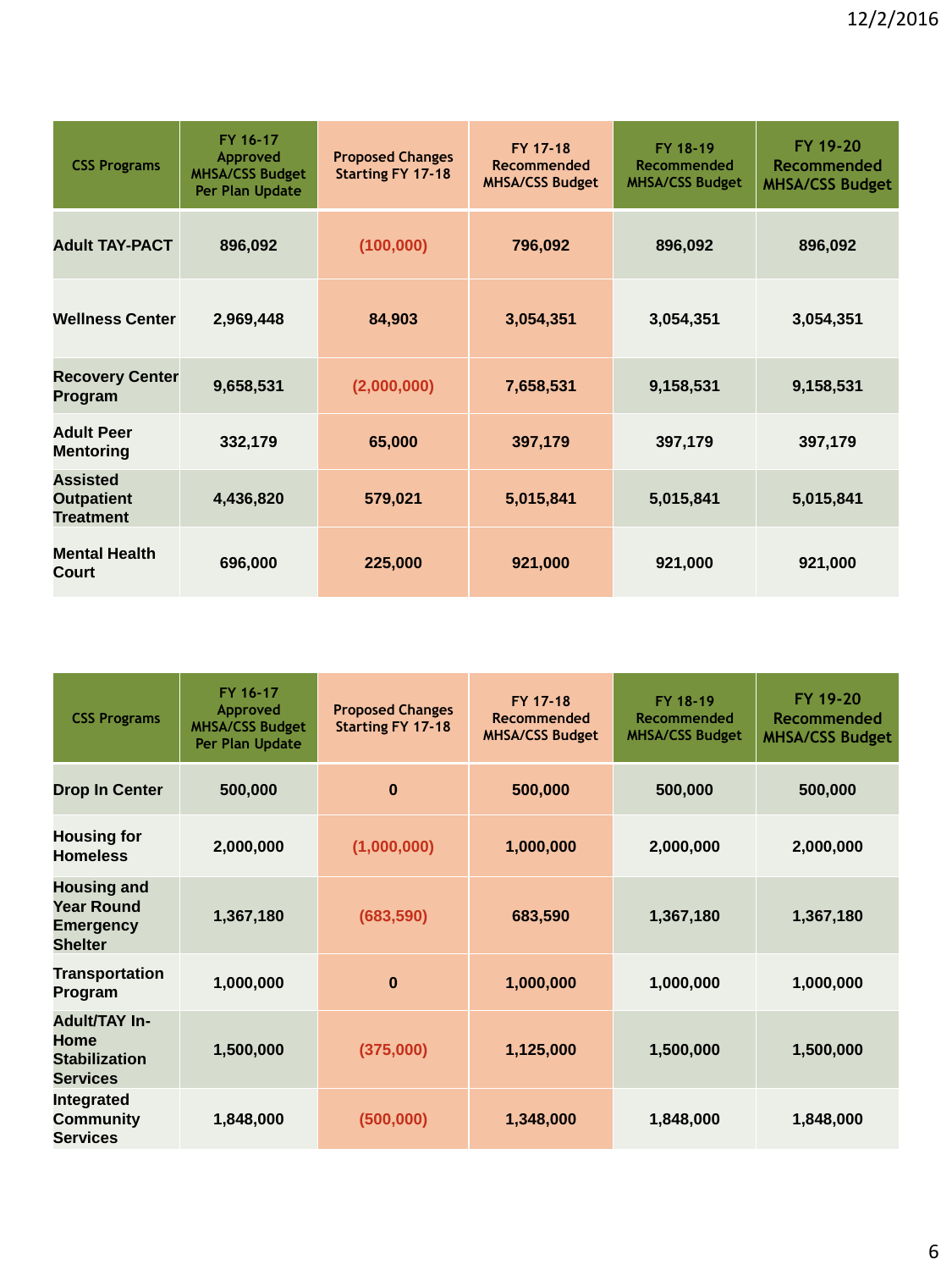| <b>CSS Programs</b>                                                        | FY 16-17<br>Approved<br><b>MHSA/CSS Budget</b><br>Per Plan Update | <b>Proposed Changes</b><br><b>Starting FY 17-18</b> | FY 17-18<br>Recommended<br><b>MHSA/CSS Budget</b> | FY 18-19<br>Recommended<br><b>MHSA/CSS Budget</b> | FY 19-20<br>Recommended<br><b>MHSA/CSS Budget</b> |
|----------------------------------------------------------------------------|-------------------------------------------------------------------|-----------------------------------------------------|---------------------------------------------------|---------------------------------------------------|---------------------------------------------------|
| <b>Crisis</b><br><b>Stabilization</b><br>Units                             | 5,000,000                                                         | (1,000,000)                                         | 4,000,000                                         | 5,000,000                                         | 5,000,000                                         |
| <b>Dual Diagnosis</b><br><b>Residential</b><br>Treatment -<br><b>Adult</b> | 500,000                                                           | 0                                                   | 500,000                                           | 500,000                                           | 500,000                                           |
| <b>Older Adult</b><br><b>Recovery</b><br><b>Services</b>                   | 1,668,135                                                         | (300,000)                                           | 1,368,135                                         | 1,668,135                                         | 1,668,135                                         |
| <b>Older Adult</b><br>Support &<br><b>Intervention FSP</b>                 | 2,536,395                                                         | 146,854                                             | 2,683,249                                         | 2,683,249                                         | 2,683,249                                         |
| <b>Older Adult</b><br><b>PACT</b>                                          | 521,632                                                           | 0                                                   | 521,632                                           | 521,632                                           | 521,632                                           |
| <b>Older Adult Peer</b><br><b>Mentoring</b>                                | 792,709                                                           | 185,000                                             | 977,709                                           | 977,709                                           | 977,709                                           |

| <b>CSS Programs</b>                                                | FY 16-17<br>Approved<br><b>MHSA/CSS Budget</b><br>Per Plan Update | <b>Proposed Changes</b><br><b>Starting FY 17-18</b> | FY 17-18<br>Recommended<br><b>MHSA/CSS Budget</b> | FY 18-19<br>Recommended<br><b>MHSA/CSS Budget</b> | FY 19-20<br>Recommended<br><b>MHSA/CSS Budget</b> |
|--------------------------------------------------------------------|-------------------------------------------------------------------|-----------------------------------------------------|---------------------------------------------------|---------------------------------------------------|---------------------------------------------------|
| <b>Housing</b>                                                     | 200,638                                                           | 71,939                                              | 272,577                                           | 272,577                                           | 272,577                                           |
| <b>BHS Co-Located</b><br><b>Services</b>                           | $\bf{0}$                                                          | $\bf{0}$                                            | $\bf{0}$                                          | 9,000,000                                         | 3,000,000                                         |
|                                                                    |                                                                   |                                                     |                                                   |                                                   |                                                   |
| Subtotal of<br><b>AOABH-</b><br><b>Operated</b><br><b>Programs</b> | 79,327,082                                                        | (13, 230, 049)                                      | 66,097,033                                        | 87,555,623                                        | 81,555,623                                        |
|                                                                    |                                                                   |                                                     |                                                   |                                                   |                                                   |
|                                                                    |                                                                   |                                                     |                                                   |                                                   |                                                   |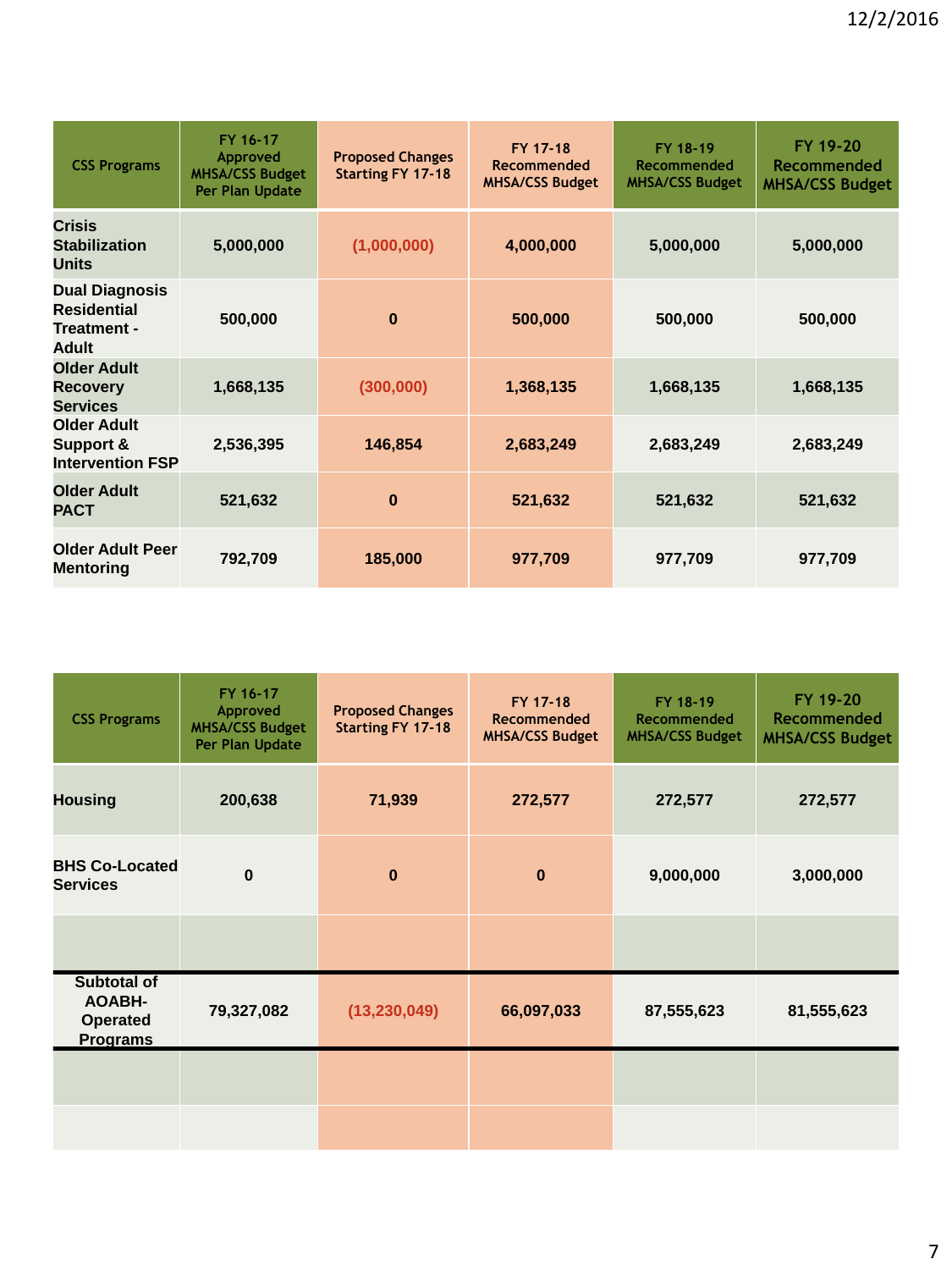| <b>CSS Programs</b>                                           | FY 16-17<br>Approved<br><b>MHSA/CSS Budget</b><br>Per Plan Update | <b>Proposed Changes</b><br><b>Starting FY 17-18</b> | FY 17-18<br>Recommended<br><b>MHSA/CSS Budget</b> | FY 18-19<br>Recommended<br><b>MHSA/CSS Budget</b> | FY 19-20<br>Recommended<br><b>MHSA/CSS Budget</b> |
|---------------------------------------------------------------|-------------------------------------------------------------------|-----------------------------------------------------|---------------------------------------------------|---------------------------------------------------|---------------------------------------------------|
| <b>Children's</b><br>Outreach &<br><b>Engagement</b>          | 123,594                                                           | (123, 594)                                          | $\bf{0}$                                          | $\bf{0}$                                          | $\bf{0}$                                          |
| <b>TAY Outreach &amp;</b><br><b>Engagement</b>                | 128,638                                                           | (128, 638)                                          | $\bf{0}$                                          | $\bf{0}$                                          | $\bf{0}$                                          |
| <b>Adult Outreach</b><br>& Engagement                         | 1,517,701                                                         | 1,052,232                                           | 2,569,933                                         | 2,569,933                                         | 2,569,933                                         |
|                                                               |                                                                   |                                                     |                                                   |                                                   |                                                   |
| <b>Subtotal of PEI-</b><br><b>Operated</b><br><b>Programs</b> | 1,769,933                                                         | 800,000                                             | 2,569,933                                         | 2,569,933                                         | 2,569,933                                         |
|                                                               |                                                                   |                                                     |                                                   |                                                   |                                                   |

|                                                                         | FY 16-17<br>Approved<br><b>MHSA/CSS Budget</b><br>Per Plan Update | <b>Proposed Changes</b><br><b>Starting FY 17-18</b> | FY 17-18<br>Recommended<br><b>MHSA/CSS Budget</b> | FY 18-19<br>Recommended<br><b>MHSA/CSS Budget</b> | FY 19-20<br>Recommended<br><b>MHSA/CSS Budget</b> |
|-------------------------------------------------------------------------|-------------------------------------------------------------------|-----------------------------------------------------|---------------------------------------------------|---------------------------------------------------|---------------------------------------------------|
| <b>SUBTOTAL OF</b><br><b>ALL CSS</b><br><b>PROGRAMS</b>                 | 107,282,858                                                       | (9, 159, 349)                                       | 98,123,509                                        | 119,582,099                                       | 113,582,099                                       |
| Administrative<br><b>Costs</b>                                          | 19,310,914                                                        | (1,648,683)                                         | 17,662,232                                        | 21,524,778                                        | 20,444,778                                        |
|                                                                         |                                                                   |                                                     |                                                   |                                                   |                                                   |
| <b>TOTAL MHSA</b><br><b>FUNDS</b><br><b>REQUESTED</b><br><b>FOR CSS</b> | 126,593,772                                                       | (10,808,032)                                        | 115,785,741                                       | 141,106,877                                       | 134,026,877                                       |
|                                                                         |                                                                   |                                                     |                                                   |                                                   |                                                   |
|                                                                         |                                                                   |                                                     |                                                   |                                                   |                                                   |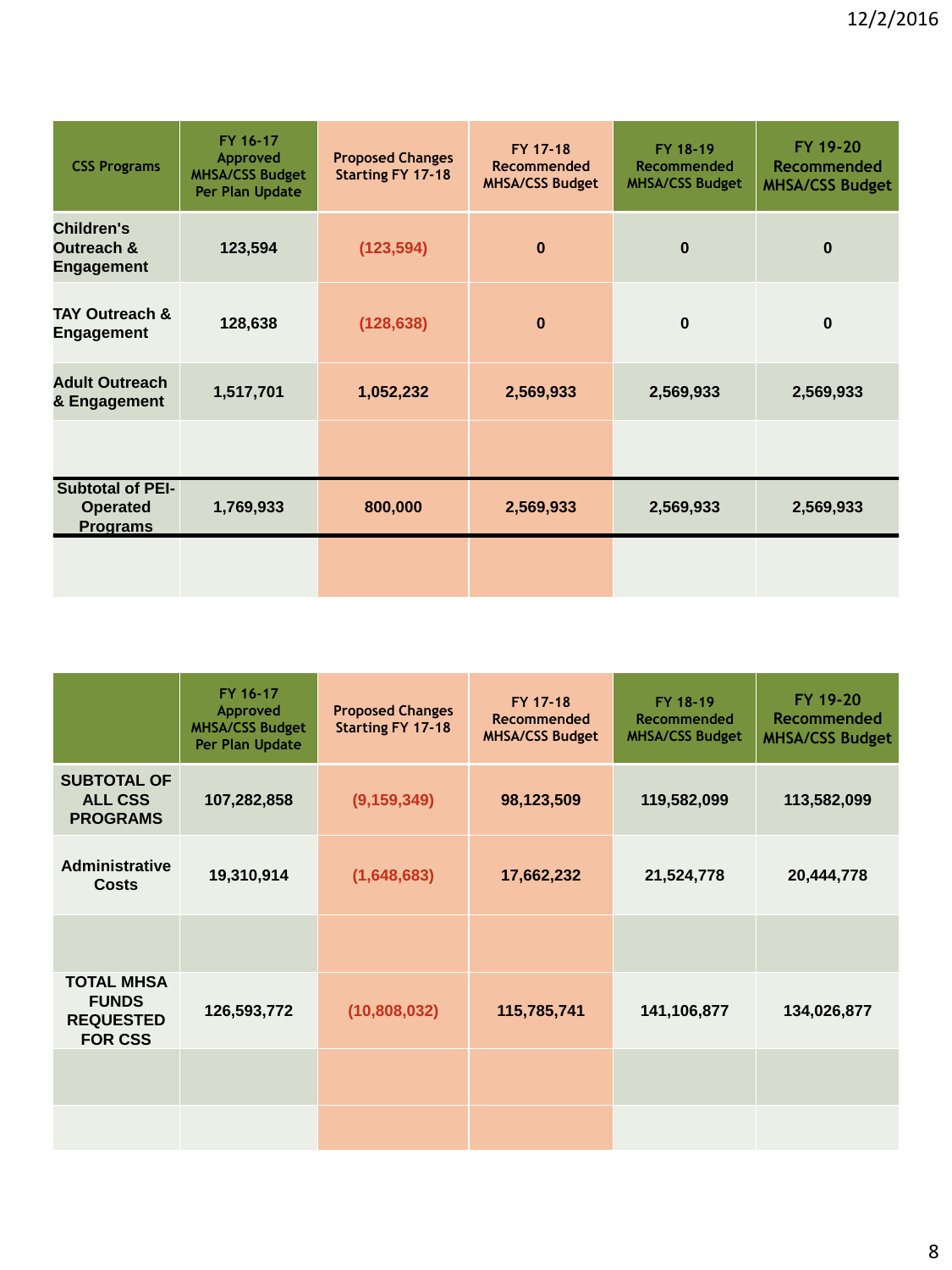# **Prevention and Early Intervention**

Dianna Daly

| <b>PEI Programs</b><br>Community<br><b>Focused Services</b>                                  | FY 16-17<br>Approved<br><b>MHSA/PEI Budget</b><br>Per Plan Update | <b>Proposed Changes</b><br><b>Starting FY 17-18</b> | FY 17-18<br>Recommended<br><b>MHSA/PEI Budget</b> | FY 18-19<br>Recommended<br><b>MHSA/PEI Budget</b> | FY 19-20<br>Recommended<br><b>MHSA/PEI Budget</b> |
|----------------------------------------------------------------------------------------------|-------------------------------------------------------------------|-----------------------------------------------------|---------------------------------------------------|---------------------------------------------------|---------------------------------------------------|
| Early<br><b>Intervention</b><br><b>Services for</b><br><b>Stress Free</b><br><b>Families</b> | 534,693                                                           | $\bf{0}$                                            | 534,693                                           | 534,693                                           | 534,693                                           |
| 1st Onset of<br><b>Psychiatric</b><br><b>Illness</b>                                         | 1,500,000                                                         | $\bf{0}$                                            | 1,500,000                                         | 1,500,000                                         | 1,500,000                                         |
| Youth as<br><b>Parents</b>                                                                   | 500,000                                                           | (500,000)                                           |                                                   |                                                   |                                                   |
| <b>Orange Co. Post</b><br><b>Partum</b><br>Wellness                                          | 1,913,072                                                         | 200,000                                             | 2,113,072                                         | 2,113,072                                         | 2,113,072                                         |
| Early<br><b>Intervention</b><br><b>Services for</b><br><b>Older Adults</b>                   | 1,419,500                                                         | 50,000                                              | 1,469,500                                         | 1,469,500                                         | 1,469,500                                         |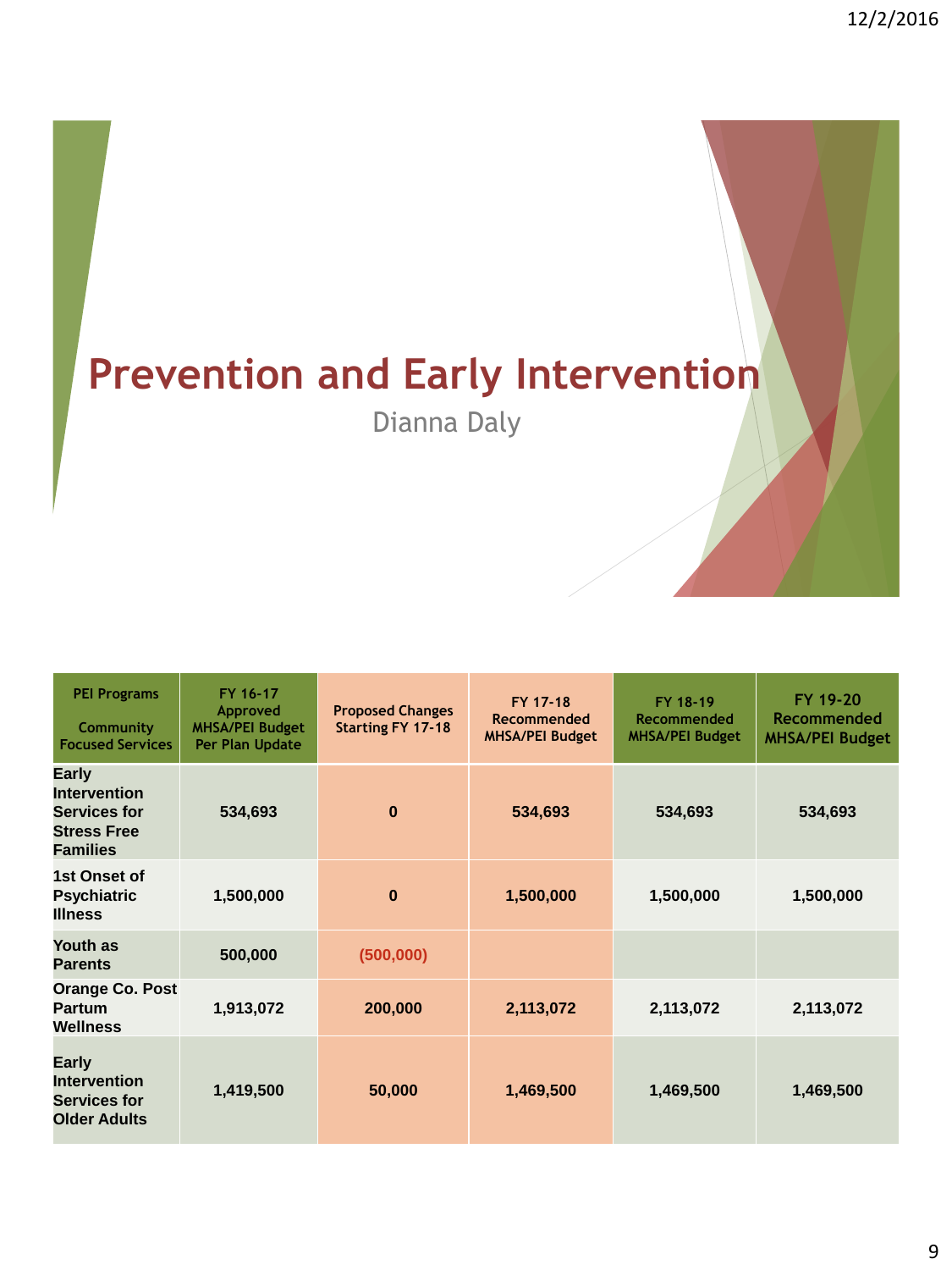| <b>PEI Programs</b><br>Community<br><b>Focused Services</b>      | FY 16-17<br>Approved<br><b>MHSA/PEI Budget</b><br>Per Plan Update | <b>Proposed Changes</b><br><b>Starting FY 17-18</b> | FY 17-18<br>Recommended<br><b>MHSA/PEI Budget</b> | FY 18-19<br>Recommended<br><b>MHSA/PEI Budget</b> | FY 19-20<br>Recommended<br><b>MHSA/PEI Budget</b> |
|------------------------------------------------------------------|-------------------------------------------------------------------|-----------------------------------------------------|---------------------------------------------------|---------------------------------------------------|---------------------------------------------------|
| <b>Family</b><br><b>Supportive</b><br><b>Services</b>            | 718,424                                                           | (436, 424)                                          | 282,000                                           | 282,000                                           | 282,000                                           |
| <b>Parent</b><br><b>Education &amp;</b><br><b>Supports</b>       | 507,590                                                           | 558,410                                             | 1,066,000                                         | 1,066,000                                         | 1,066,000                                         |
| <b>Stop the Cycle</b><br>(Juvenile<br><b>Justice</b><br>Program) | 1,000,000                                                         | (1,000,000)                                         |                                                   |                                                   |                                                   |
| Children's<br><b>Support and</b><br><b>Parenting</b><br>Program  | 1,400,000                                                         | 400,000                                             | 1,800,000                                         | 1,800,000                                         | 1,800,000                                         |

| <b>PEI Programs</b><br>Community<br><b>Focused Services</b>        | FY 16-17<br>Approved<br><b>MHSA/PEI Budget</b><br>Per Plan Update | <b>Proposed Changes</b><br><b>Starting FY 17-18</b> | FY 17-18<br>Recommended<br><b>MHSA/PEI Budget</b> | FY 18-19<br>Recommended<br><b>MHSA/PEI Budget</b> | FY 19-20<br>Recommended<br><b>MHSA/PEI Budget</b> |
|--------------------------------------------------------------------|-------------------------------------------------------------------|-----------------------------------------------------|---------------------------------------------------|---------------------------------------------------|---------------------------------------------------|
| <b>Outreach &amp;</b><br><b>Engagement</b><br><b>Collaborative</b> | 2,819,044                                                         | $\bf{0}$                                            | 2,819,044                                         | 2,819,044                                         | 2,819,044                                         |
| <b>Outreach &amp;</b><br><b>Engagement</b><br>(County)             | 1,000,000                                                         | 300,000                                             | 1,300,000                                         | 1,300,000                                         | 1,300,000                                         |
| <b>Crisis</b><br><b>Prevention</b><br><b>Hotline</b>               | 272,533                                                           | 55,000                                              | 327,533                                           | 327,533                                           | 327,533                                           |
| Warmline                                                           | 441,566                                                           | 40,000                                              | 481,566                                           | 481,566                                           | 481,566                                           |
| <b>Survivor</b><br><b>Support</b>                                  | 270,693                                                           | 23,000                                              | 293,693                                           | 293,693                                           | 293,693                                           |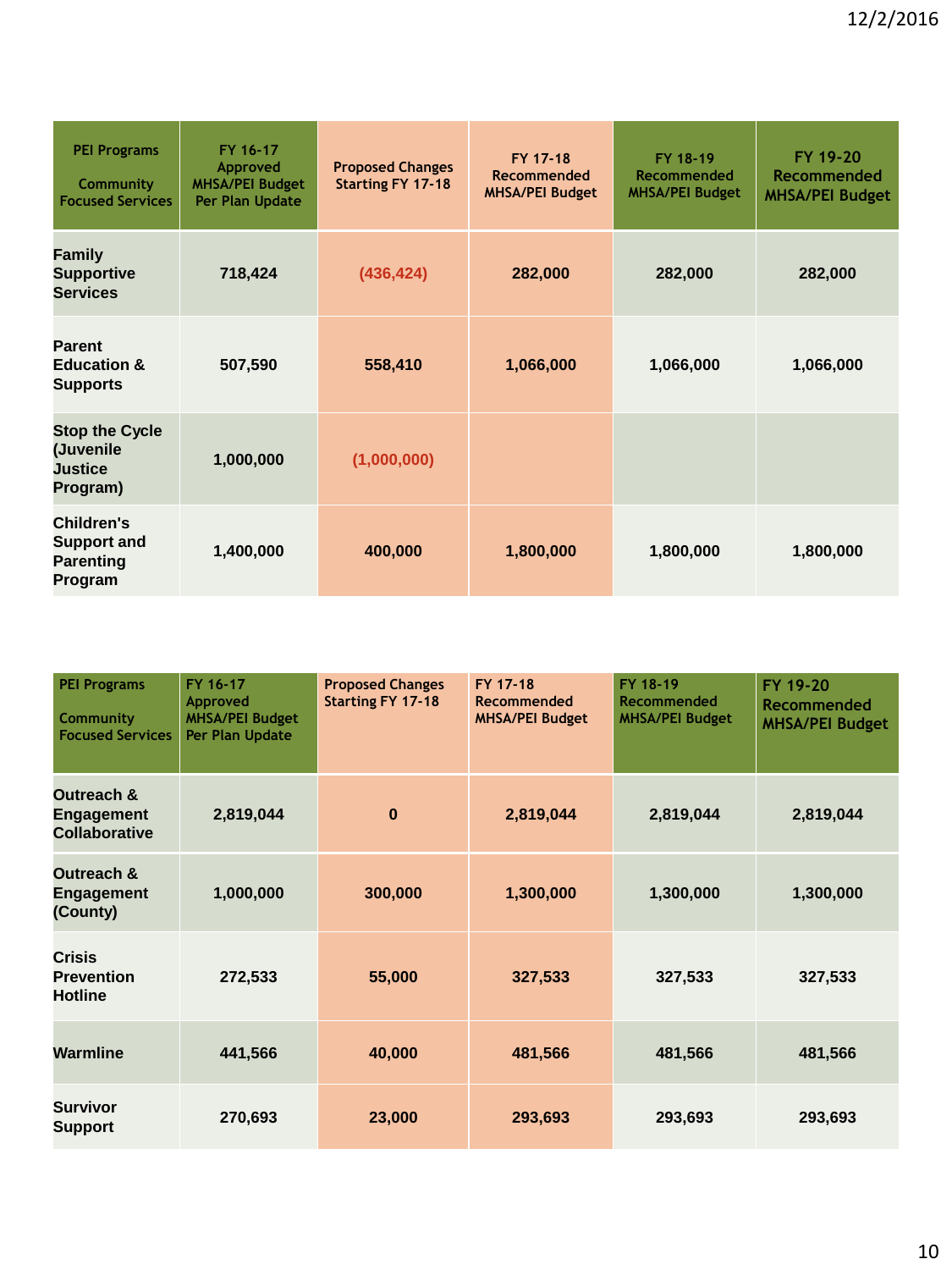| <b>PEI Programs</b><br>Community<br><b>Focused Services</b>                         | FY 16-17<br>Approved<br><b>MHSA/PEI Budget</b><br>Per Plan Update | <b>Proposed Changes</b><br><b>Starting FY 17-18</b> | FY 17-18<br>Recommended<br><b>MHSA/PEI Budget</b> | FY 18-19<br>Recommended<br><b>MHSA/PEI Budget</b> | FY 19-20<br>Recommended<br><b>MHSA/PEI Budget</b> |
|-------------------------------------------------------------------------------------|-------------------------------------------------------------------|-----------------------------------------------------|---------------------------------------------------|---------------------------------------------------|---------------------------------------------------|
| <b>Professional</b><br><b>Assessors</b>                                             | 536,136                                                           | (536, 136)                                          | $\bf{0}$                                          | $\bf{0}$                                          | $\bf{0}$                                          |
| <b>OC4VETS</b>                                                                      | 996,047                                                           | 299,910                                             | 1,295,957                                         | 1,295,957                                         | 1,295,957                                         |
| Community<br><b>Counseling &amp;</b><br><b>Supportive</b><br><b>Services (CCSS)</b> | 1,800,000                                                         | 386,136                                             | 2,186,136                                         | 2,186,136                                         | 2,186,136                                         |
| <b>School Based</b><br><b>Stress</b><br><b>Management</b><br><b>Services</b>        | 120,000                                                           | 35,000                                              | 155,000                                           | 155,000                                           | 155,000                                           |
| <b>OC ACCEPT</b>                                                                    | 420,000                                                           | 70,000                                              | 490,000                                           | 490,000                                           | 490,000                                           |

|                                          | FY 16-17<br>Approved<br><b>MHSA/PEI Budget</b><br>Per Plan Update | <b>Proposed Changes</b><br><b>Starting FY 17-18</b> | FY 17-18<br>Recommended<br><b>MHSA/PEI Budget</b> | FY 18-19<br>Recommended<br><b>MHSA/PEI Budget</b> | FY 19-20<br>Recommended<br><b>MHSA/PEI Budget</b> |
|------------------------------------------|-------------------------------------------------------------------|-----------------------------------------------------|---------------------------------------------------|---------------------------------------------------|---------------------------------------------------|
|                                          |                                                                   |                                                     |                                                   |                                                   |                                                   |
| <b>Subtotal of CF</b><br><b>Services</b> | 18,169,298                                                        | (55, 104)                                           | 18,114,194                                        | 18,114,194                                        | 18,114,194                                        |
|                                          |                                                                   |                                                     |                                                   |                                                   |                                                   |
|                                          |                                                                   |                                                     |                                                   |                                                   |                                                   |
|                                          |                                                                   |                                                     |                                                   |                                                   |                                                   |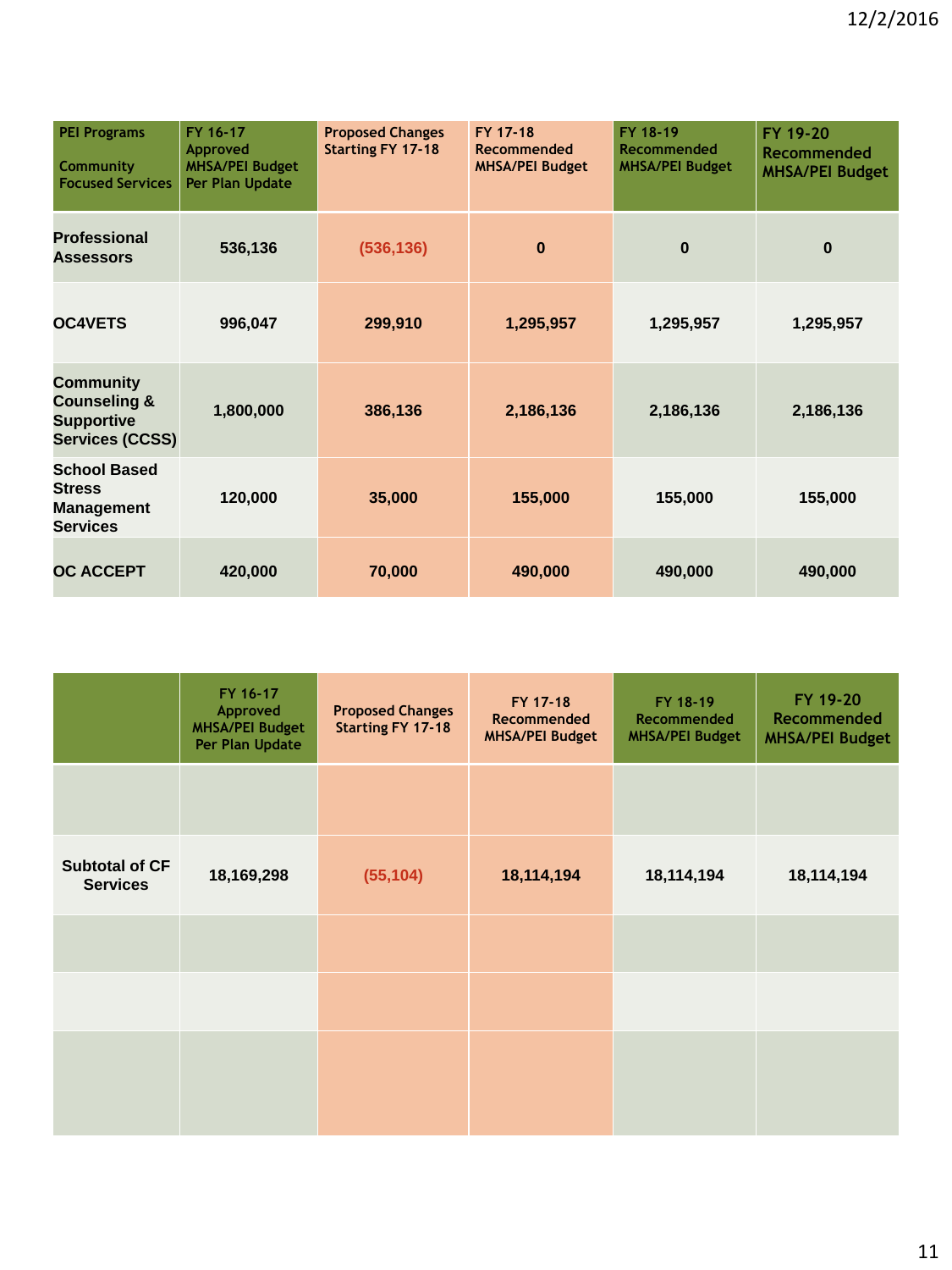| <b>PEI Programs</b><br><b>School Focused</b><br><b>Services</b>                                | FY 16-17<br>Approved<br><b>MHSA/PEI Budget</b><br>Per Plan Update | <b>Proposed Changes</b><br><b>Starting FY 17-18</b> | FY 17-18<br>Recommended<br><b>MHSA/PEI Budget</b> | FY 18-19<br>Recommended<br><b>MHSA/PEI Budget</b> | FY 19-20<br>Recommended<br><b>MHSA/PEI Budget</b> |
|------------------------------------------------------------------------------------------------|-------------------------------------------------------------------|-----------------------------------------------------|---------------------------------------------------|---------------------------------------------------|---------------------------------------------------|
| <b>College</b><br>Veterans'<br>Program                                                         | 150,000                                                           | 250,000                                             | 400,000                                           | 400,000                                           | 400,000                                           |
| <b>Transition</b><br><b>Services</b>                                                           | 915,236                                                           | (915, 236)                                          | $\bf{0}$                                          | $\bf{0}$                                          | $\bf{0}$                                          |
| <b>School Based</b><br><b>MH Services</b>                                                      | 2,000,000                                                         | 915,236                                             | 2,915,236                                         | 2,915,236                                         | 2,915,236                                         |
| <b>Phoenix House</b><br><b>Behavioral</b><br><b>Health</b><br>Intervention &<br><b>Support</b> | 1,749,589                                                         | 59,000                                              | 1,808,589                                         | 1,808,589                                         | 1,808,589                                         |
|                                                                                                |                                                                   |                                                     |                                                   |                                                   |                                                   |

| <b>PEI Programs</b><br><b>School Focused</b><br><b>Services</b>                                                                    | FY 16-17<br>Approved<br><b>MHSA/PEI Budget</b><br>Per Plan Update | <b>Proposed Changes</b><br><b>Starting FY 17-18</b> | FY 17-18<br>Recommended<br><b>MHSA/PEI Budget</b> | FY 18-19<br>Recommended<br><b>MHSA/PEI Budget</b> | FY 19-20<br>Recommended<br><b>MHSA/PEI Budget</b> |
|------------------------------------------------------------------------------------------------------------------------------------|-------------------------------------------------------------------|-----------------------------------------------------|---------------------------------------------------|---------------------------------------------------|---------------------------------------------------|
| <b>UCI School</b><br><b>Based BH</b><br><b>Intervention &amp;</b><br>Support (BHIS)<br>Early<br><b>Intervention</b><br><b>Svcs</b> | 400,000                                                           | 40,000                                              | 440,000                                           | 440,000                                           | 440,000                                           |
| <b>Violence</b><br>Prevention<br><b>Services</b>                                                                                   | 1,045,651                                                         | 30,000                                              | 1,075,651                                         | 1,075,651                                         | 1,075,651                                         |
| <b>School Based</b><br><b>Violence</b><br><b>Prevention Sycs</b><br>- GRIP                                                         | 242,100                                                           | 11,000                                              | 253,100                                           | 253,100                                           | 253,100                                           |
| School<br><b>Readiness</b><br><b>Programs</b>                                                                                      | 1,800,000                                                         | 400,000                                             | 2,200,000                                         | 2,200,000                                         | 2,200,000                                         |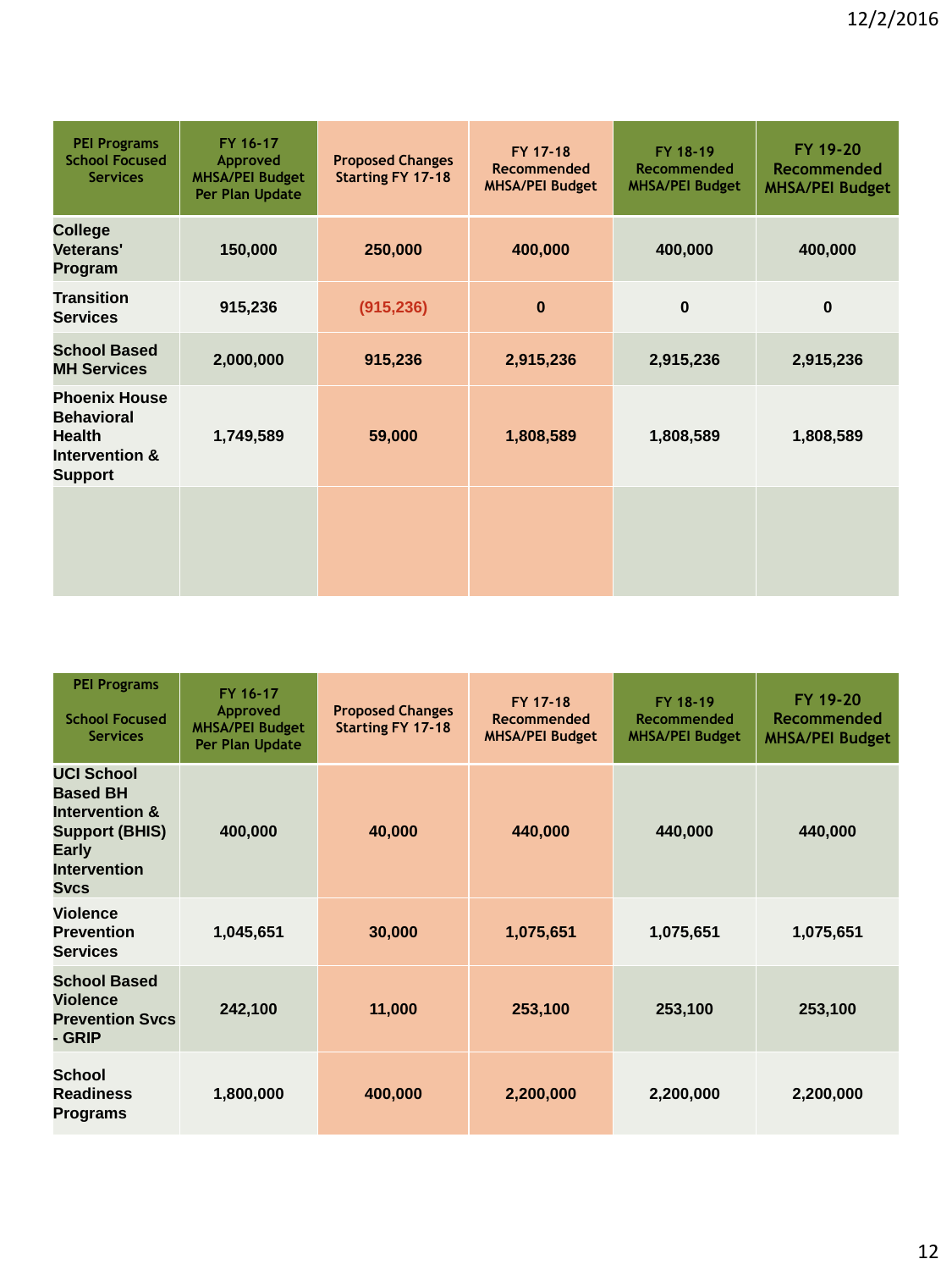|                                          | FY 16-17<br>Approved<br><b>MHSA/PEI Budget</b><br>Per Plan Update | <b>Proposed Changes</b><br><b>Starting FY 17-18</b> | FY 17-18<br>Recommended<br><b>MHSA/PEI Budget</b> | FY 18-19<br>Recommended<br><b>MHSA/PEI Budget</b> | FY 19-20<br><b>Recommended</b><br><b>MHSA/PEI Budget</b> |
|------------------------------------------|-------------------------------------------------------------------|-----------------------------------------------------|---------------------------------------------------|---------------------------------------------------|----------------------------------------------------------|
|                                          |                                                                   |                                                     |                                                   |                                                   |                                                          |
| <b>Subtotal of SF</b><br><b>Services</b> | 8,302,576                                                         | 790,000                                             | 9,092,576                                         | 9,092,576                                         | 9,092,576                                                |
|                                          |                                                                   |                                                     |                                                   |                                                   |                                                          |
|                                          |                                                                   |                                                     |                                                   |                                                   |                                                          |
|                                          |                                                                   |                                                     |                                                   |                                                   |                                                          |
|                                          |                                                                   |                                                     |                                                   |                                                   |                                                          |

| <b>PEI Programs</b><br>System<br><b>Enhancement</b>                          | FY 16-17<br>Approved<br><b>MHSA/PEI Budget</b><br>Per Plan Update | <b>Proposed Changes</b><br><b>Starting FY 17-18</b> | FY 17-18<br>Recommended<br><b>MHSA/PEI Budget</b> | FY 18-19<br>Recommended<br><b>MHSA/PEI Budget</b> | FY 19-20<br>Recommended<br><b>MHSA/PEI Budget</b> |
|------------------------------------------------------------------------------|-------------------------------------------------------------------|-----------------------------------------------------|---------------------------------------------------|---------------------------------------------------|---------------------------------------------------|
| Training,<br><b>Assessment and</b><br><b>Coordination</b><br><b>Services</b> | 984,777                                                           | (276, 167)                                          | 708,610                                           | 708,610                                           | 708,610                                           |
| Information and<br>Referral /<br><b>OCLinks</b>                              | 1,000,000                                                         | $\bf{0}$                                            | 1,000,000                                         | 1,000,000                                         | 1,000,000                                         |
| <b>Physical Fitness</b><br>& Nutrition<br>Training                           | 50,000                                                            | (35,000)                                            | 15,000                                            | 15,000                                            | 15,000                                            |
| <b>Community</b><br><b>Based Stigma</b><br><b>Reduction</b>                  | 214,333                                                           | $\bf{0}$                                            | 214,333                                           | 214,333                                           | 214,333                                           |
| <b>CalMHSA</b><br><b>Statewide</b><br><b>Project</b>                         | 900,000                                                           | $\bf{0}$                                            | 900,000                                           | 900,000                                           | 900,000                                           |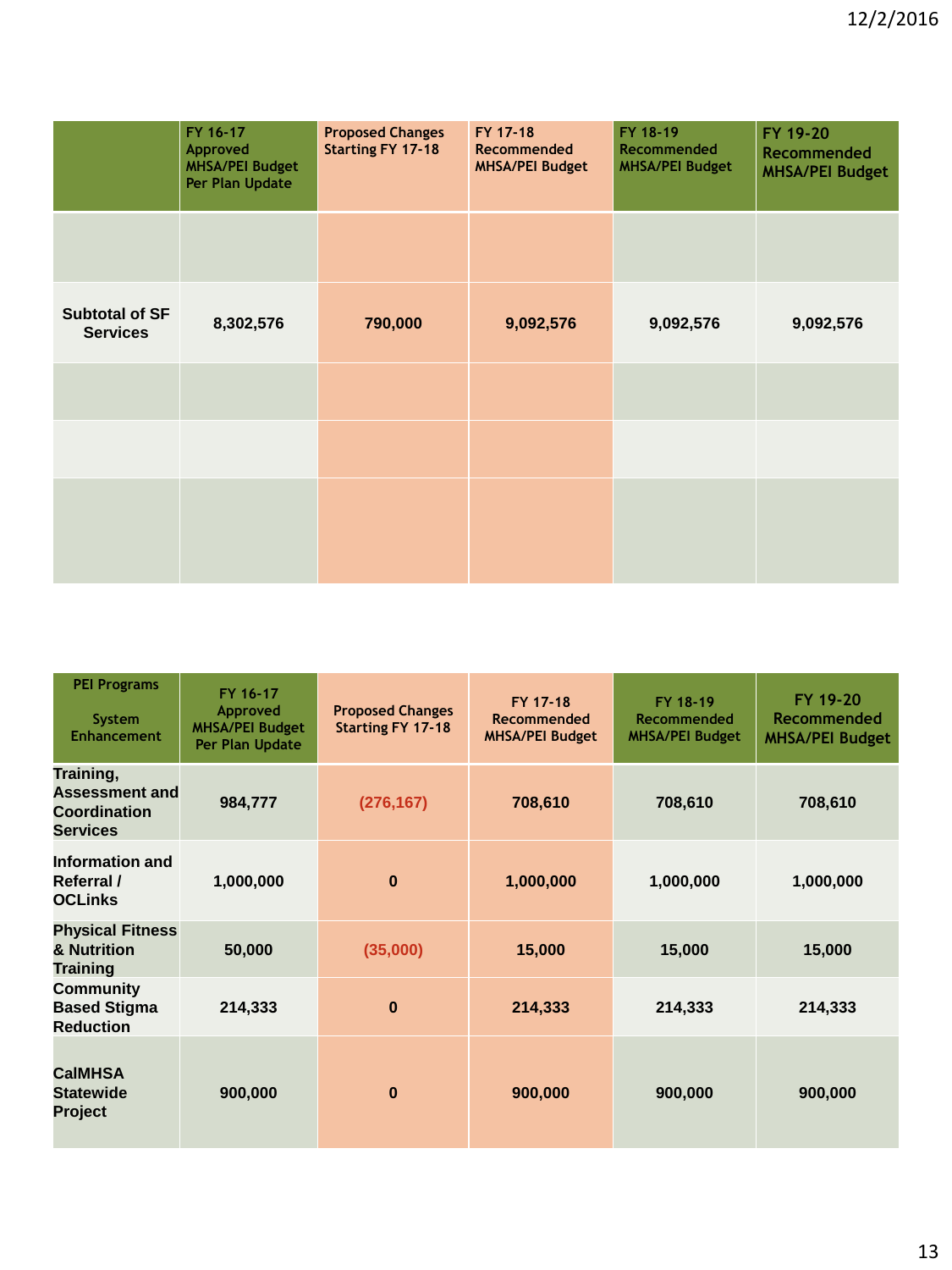|                                                           | FY 16-17<br>Approved<br><b>MHSA/PEI Budget</b><br>Per Plan Update | <b>Proposed Changes</b><br><b>Starting FY 17-18</b> | FY 17-18<br>Recommended<br><b>MHSA/PEI Budget</b> | FY 18-19<br>Recommended<br><b>MHSA/PEI Budget</b> | FY 19-20<br>Recommended<br><b>MHSA/PEI Budget</b> |
|-----------------------------------------------------------|-------------------------------------------------------------------|-----------------------------------------------------|---------------------------------------------------|---------------------------------------------------|---------------------------------------------------|
|                                                           |                                                                   |                                                     |                                                   |                                                   |                                                   |
| <b>Subtotal of</b><br><b>System</b><br><b>Enhancement</b> | 3,149,110                                                         | (311, 167)                                          | 2,837,943                                         | 2,837,943                                         | 2,837,943                                         |
|                                                           |                                                                   |                                                     |                                                   |                                                   |                                                   |
|                                                           |                                                                   |                                                     |                                                   |                                                   |                                                   |
|                                                           |                                                                   |                                                     |                                                   |                                                   |                                                   |
|                                                           |                                                                   |                                                     |                                                   |                                                   |                                                   |

|                                                                         | FY 16-17<br>Approved<br><b>MHSA/PEI Budget</b><br>Per Plan Update | <b>Proposed Changes</b><br><b>Starting FY 17-18</b> | FY 17-18<br>Recommended<br><b>MHSA/PEI Budget</b> | FY 18-19<br>Recommended<br><b>MHSA/PEI Budget</b> | FY 19-20<br><b>Recommended</b><br><b>MHSA/PEI Budget</b> |
|-------------------------------------------------------------------------|-------------------------------------------------------------------|-----------------------------------------------------|---------------------------------------------------|---------------------------------------------------|----------------------------------------------------------|
| <b>SUBTOTAL OF</b><br><b>ALL PEI</b><br><b>PROGRAMS</b>                 | 29,620,984                                                        | 423,729                                             | 30,044,713                                        | 30,044,713                                        | 30,044,713                                               |
| <b>Administrative</b><br><b>Costs</b>                                   | 5,331,777                                                         | 76,271                                              | 5,408,048                                         | 5,408,048                                         | 5,408,048                                                |
|                                                                         |                                                                   |                                                     |                                                   |                                                   |                                                          |
| <b>TOTAL MHSA</b><br><b>FUNDS</b><br><b>REQUESTED</b><br><b>FOR PEI</b> | 34,952,761                                                        | 500,000                                             | 35,452,761                                        | 35,452,761                                        | 35,452,761                                               |
|                                                                         |                                                                   |                                                     |                                                   |                                                   |                                                          |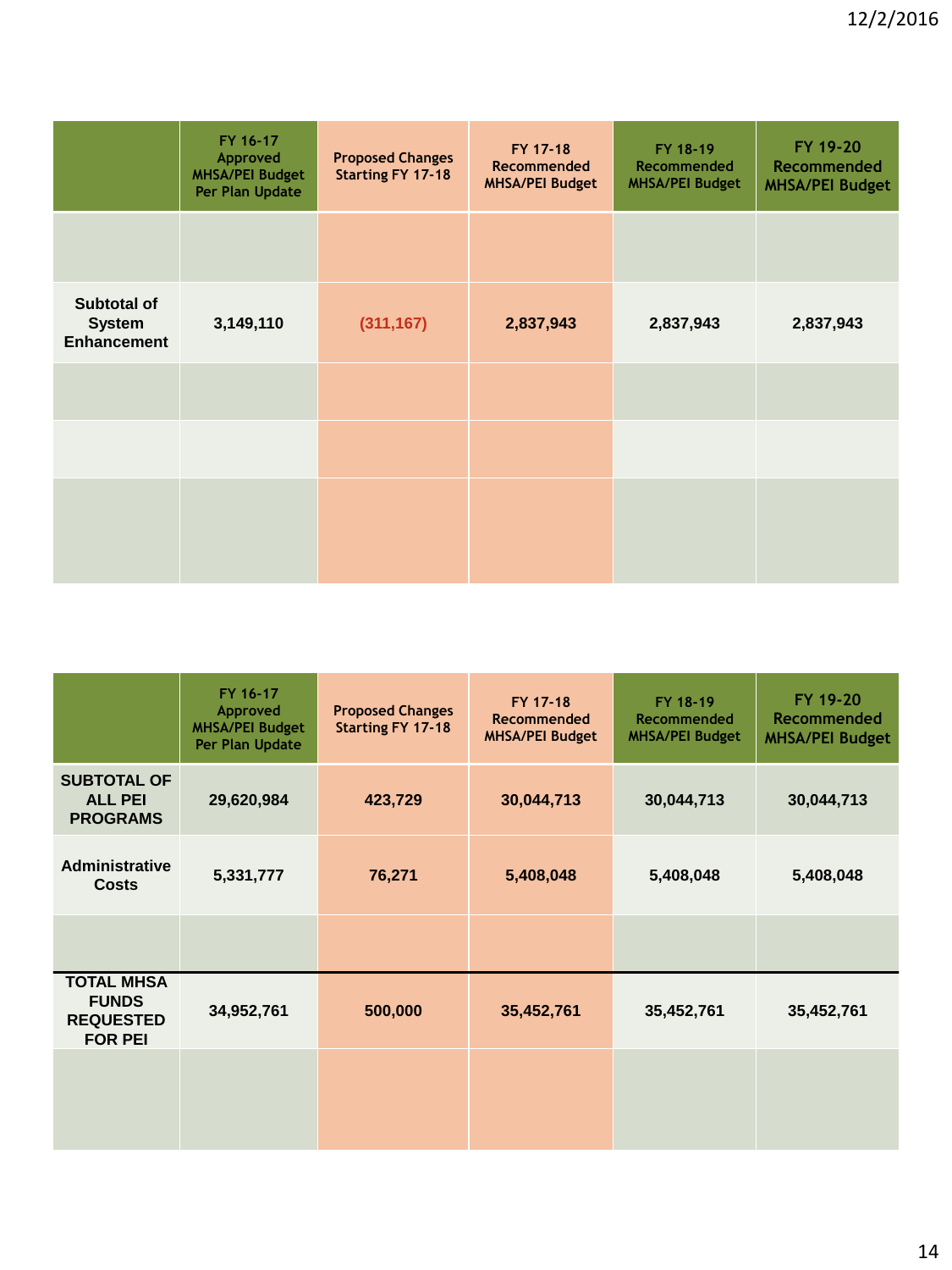# **Innovations Projects**

Flor Yousefian Tehrani



### Innovation Projects Background

- $\triangleright$  Pilot projects designed to evaluate the effectiveness of new approaches and practices
- $\triangleright$  Projects must have an innovative component that is currently not being implemented elsewhere, or is an adaptation to existing practices
- Focus on contributions to learning, rather than service delivery
- $\triangleright$  Time-limited for a maximum of 5 years

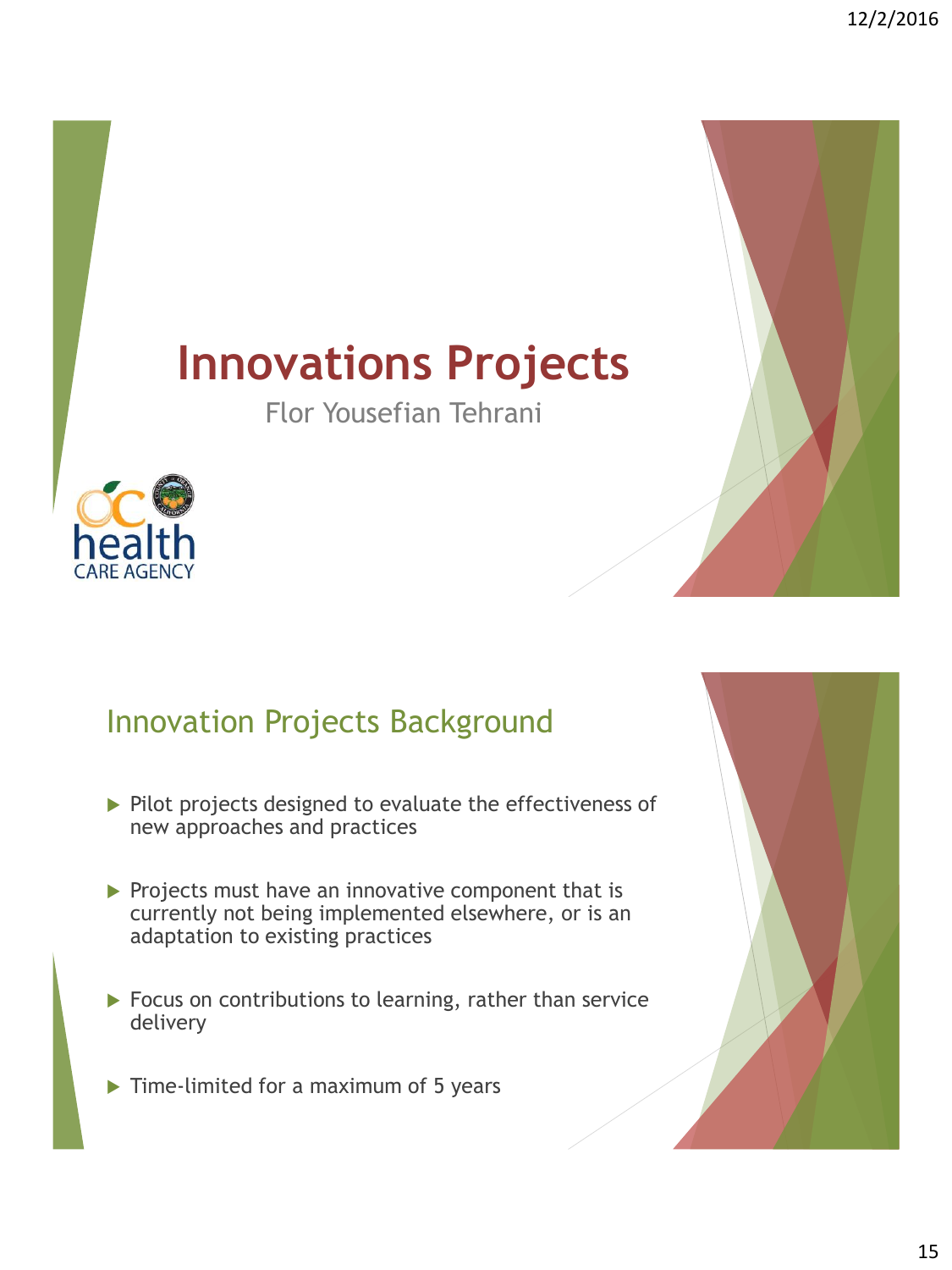### Round 2 Projects: Brief Summary

#### **Step Forward Program: On-site Engagement in Collaborative Courts**

 Provides case management, peer support, and behavioral health education classes to participants in the Homeless Courts, and their family members/ support persons

### **Religious Leaders Behavioral Health Training Services**

Train-the-trainer project that trains religious leaders in basic behavioral health topics.

### **Strong Families, Strong Children: Behavioral Health Services for Military Families**

Provides counseling, case management, and peer support to military families

### **Behavioral Health Services for Independent Living**

- Will provide independent living skills classes through a behavioral health lens
- Anticipated start date: July 1, 2017

### Round 3 Proposed Projects

### **Continuum of Care for Veteran/Military Children & Families**

 Place peer navigators into Orange County Family Resource Centers to provide case management, system navigation, and support

#### **Child Focused Mental Health Training for Religious Leaders**

▶ Develop a curriculum tailored to train youth in basic behavioral health education

#### **Immigrant Screening and Referrals**

 $\blacktriangleright$  Provide in-home peer support, case management and counseling to recent U.S. entrants

#### **Whole Person Healing Imitative**

 $\triangleright$  Provide integrated behavioral, medical and spiritual health care to improve overall well-being.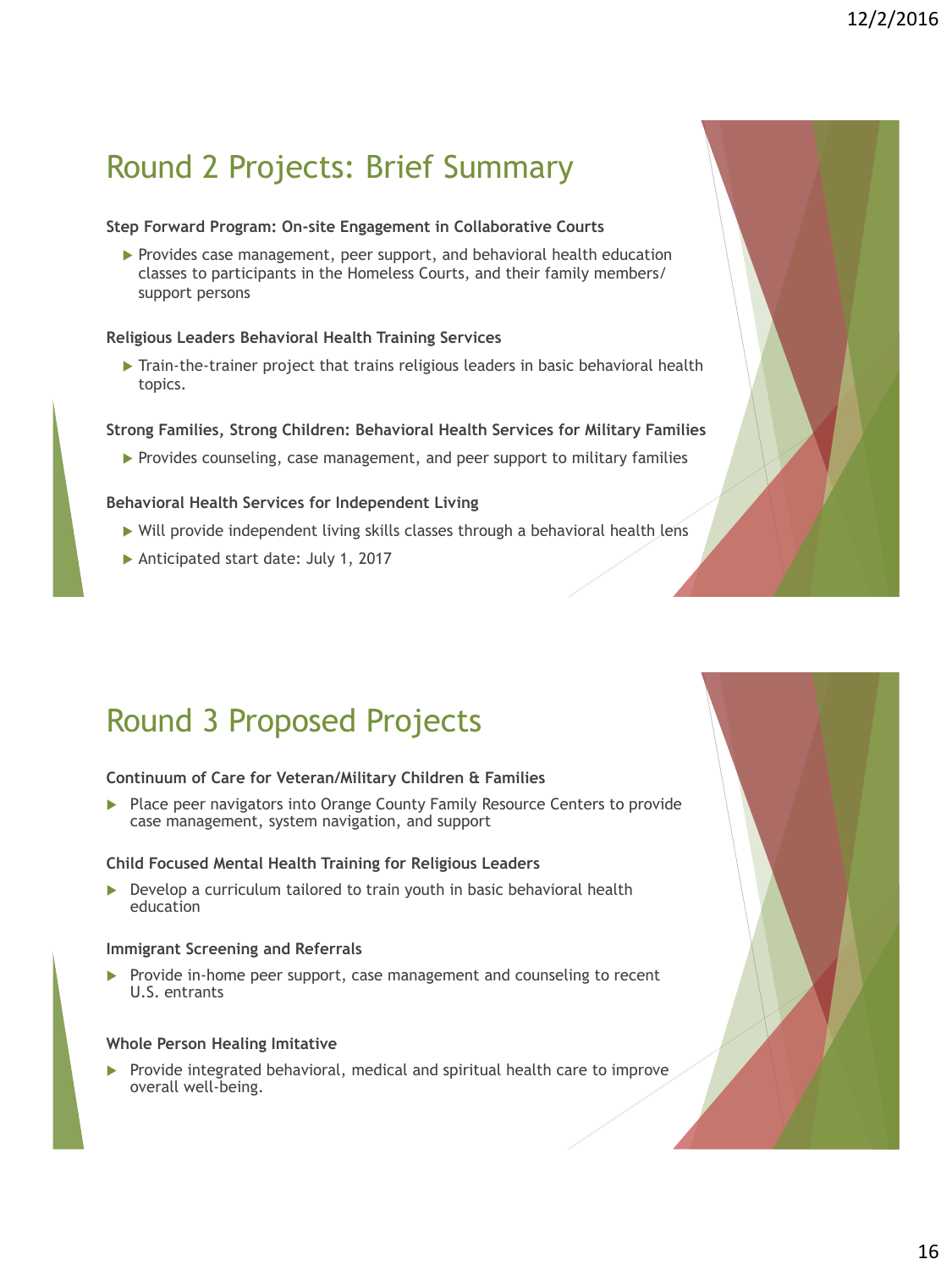| FY 2017-18                   | FY 2018-19                   | FY 2019-20                                     |
|------------------------------|------------------------------|------------------------------------------------|
| Recommended<br><b>Budget</b> | Recommended<br><b>Budget</b> | Recommended<br><b>Budget</b>                   |
|                              |                              |                                                |
| 224,015                      | 224,015                      | 200,000                                        |
| 259,450                      |                              | 49,988                                         |
| 445,904                      | 445,904                      | 200,000                                        |
| 437,491                      | 402,234                      | 402,234                                        |
|                              | 1,331,603                    | 852,222                                        |
| 246,035                      | 239,689                      | 153,400                                        |
| 1,612,895                    | 1,571,292                    | 1,005,622                                      |
|                              |                              |                                                |
|                              |                              |                                                |
| 800,000                      | 800,000                      | 800,000                                        |
| 550,104                      | 550,104                      | 550,104                                        |
| 650,000                      | 650,000                      | 650,000                                        |
| 2,301,432                    | 2,301,432                    | 2,301,432                                      |
| 4,301,536                    | 4,301,536                    | 4,301,536                                      |
| 774,276                      | 774,276                      | 774,276                                        |
|                              | 5,075,812                    | 5,075,812                                      |
|                              |                              |                                                |
| 6,688,707                    |                              | 6,081,434                                      |
|                              |                              | 259,450<br>1,366,860<br>5,075,812<br>6,647,104 |

## Contact Information

**Innovation Projects** 2035 E. Ball Road Anaheim, CA 92806 Phone: (714) 517-6100 Fax: (714) 517-6139

<http://ochealthinfo.com/bhs/about/pi/mhsa/components/innovation>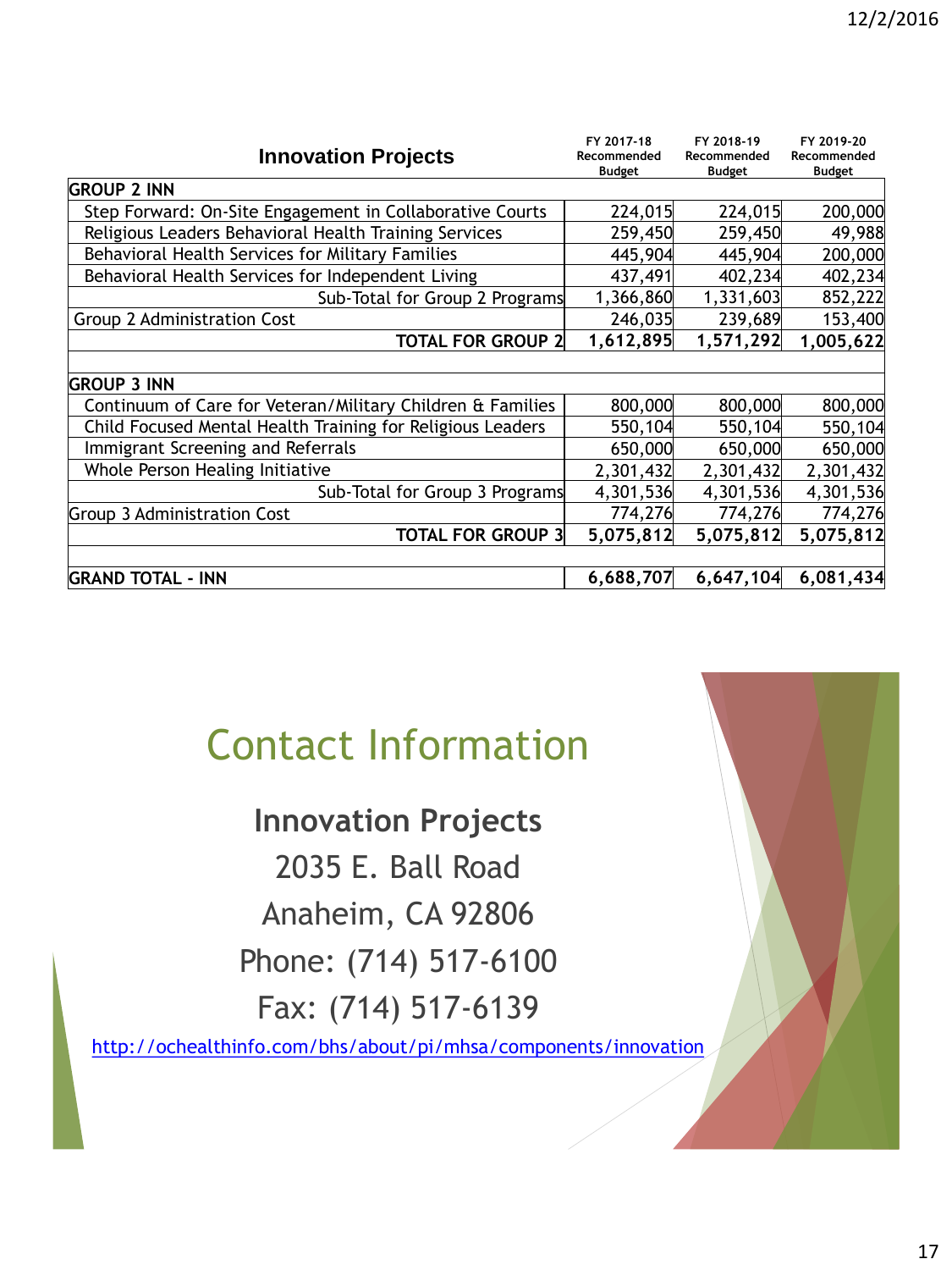# **Workforce Education and Training & Capital Facilities and Technological Needs** Sharon Ishikawa

| <b>WET Programs</b>                                                  | FY 16-17<br>Approved<br><b>MHSA/WET Budget</b><br>Per Plan Update | <b>Proposed Changes</b><br><b>Starting FY 17-18</b> | FY 17-18<br>Recommended<br><b>MHSA/WET Budget</b> | FY 18-19<br>Recommended<br><b>MHSA/WET Budget</b> | FY 19-20<br>Recommended<br><b>MHSA/WET Budget</b> |
|----------------------------------------------------------------------|-------------------------------------------------------------------|-----------------------------------------------------|---------------------------------------------------|---------------------------------------------------|---------------------------------------------------|
| <b>Workforce</b><br><b>Staffing Support</b>                          | 375,324                                                           | 116,916                                             | 492,240                                           | 492,240                                           | 492,240                                           |
| <b>Training and</b><br><b>Technical</b><br><b>Assistance</b>         | 1,049,657                                                         | 398,017                                             | 1,447,674                                         | 1,447,674                                         | 1,447,674                                         |
| <b>Mental Health</b><br>Career<br><b>Pathways</b><br><b>Programs</b> | 917,000                                                           | 10,000                                              | 927,000                                           | 927,000                                           | 927,000                                           |
| <b>Residencies and</b><br><b>Internships</b>                         | 199,876                                                           | 38,505                                              | 238,381                                           | 238,381                                           | 238,381                                           |
| <b>Financial</b><br><b>Incentives</b><br><b>Programs</b>             | 1,674,789                                                         | (415, 438)                                          | 1,259,351                                         | 1,259,351                                         | 1,259,351                                         |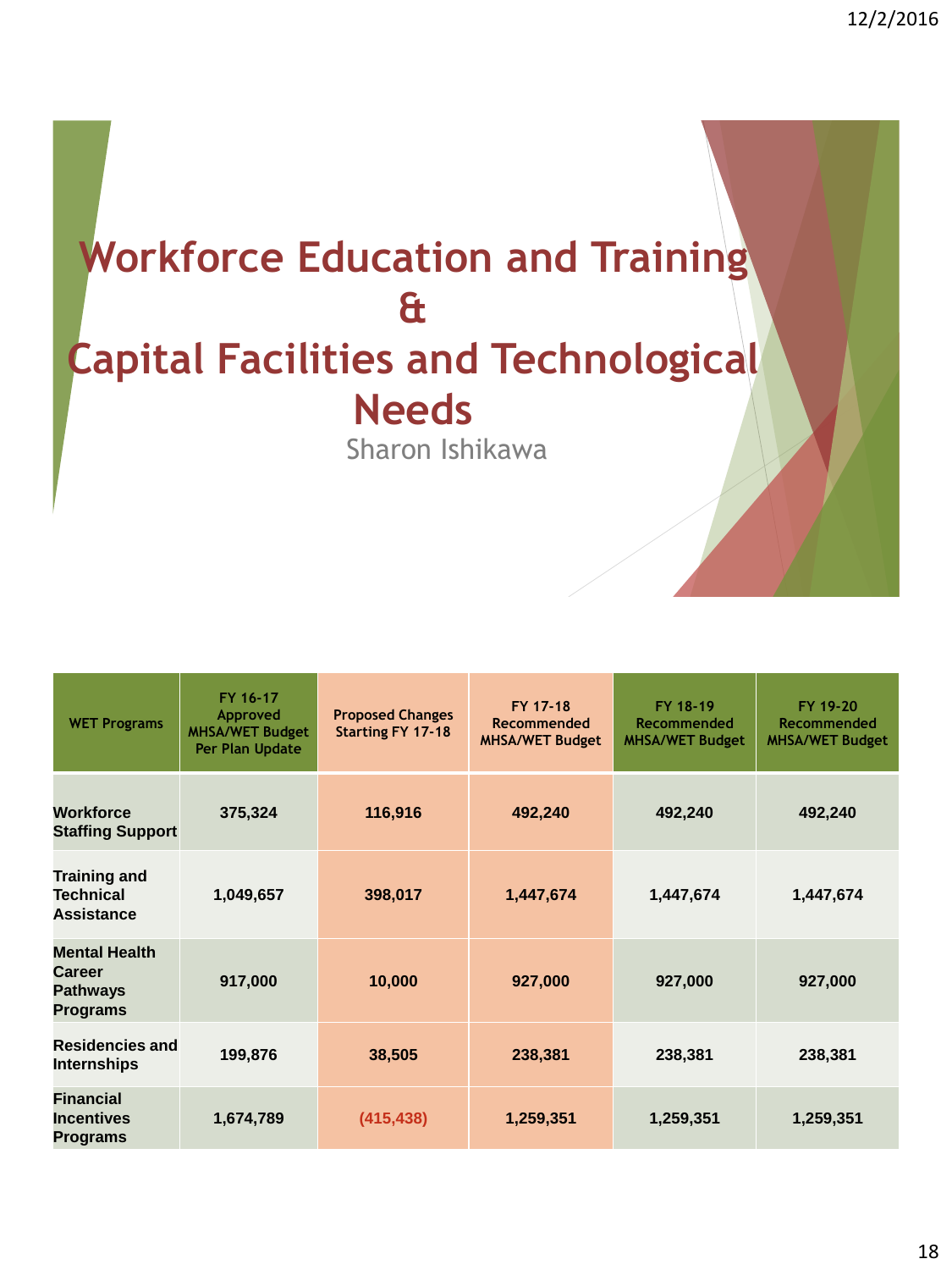|                                                                         | FY 16-17<br>Approved<br><b>MHSA/WET Budget</b><br>Per Plan Update | <b>Proposed Changes</b><br><b>Starting FY 17-18</b> | FY 17-18<br>Recommended<br><b>MHSA/WET Budget</b> | FY 18-19<br>Recommended<br><b>MHSA/WET Budget</b> | FY 19-20<br>Recommended<br><b>MHSA/WET Budget</b> |
|-------------------------------------------------------------------------|-------------------------------------------------------------------|-----------------------------------------------------|---------------------------------------------------|---------------------------------------------------|---------------------------------------------------|
| <b>Subtotal Of All</b><br><b>WET Programs</b>                           | 4,216,646                                                         | 148,000                                             | 4,364,646                                         | 4,364,646                                         | 4,364,646                                         |
| <b>Administrative</b><br>Costs                                          | 758,996                                                           | 26,640                                              | 785,636                                           | 785,636                                           | 785,636                                           |
|                                                                         |                                                                   |                                                     |                                                   |                                                   |                                                   |
| <b>Total MHSA</b><br><b>Funds</b><br><b>Requested for</b><br><b>WET</b> | 4,975,642                                                         | 174,640                                             | 5,150,282                                         | 5,150,282                                         | 5,150,282                                         |

| <b>Capital Facilities</b><br>and<br><b>Technological</b><br><b>Needs</b> | FY 16-17<br>Approved<br><b>MHSA/CFTN</b><br><b>Budget Per Plan</b><br><b>Update</b> | <b>Proposed Changes</b><br><b>Starting FY 17-18</b> | FY 17-18<br>Recommended<br><b>MHSA/CFTN Budget</b> | FY 18-19<br>Recommended<br><b>MHSA/CFTN Budget</b> | FY 19-20<br>Recommended<br><b>MHSA/CFTN Budget</b> |
|--------------------------------------------------------------------------|-------------------------------------------------------------------------------------|-----------------------------------------------------|----------------------------------------------------|----------------------------------------------------|----------------------------------------------------|
| <b>Capital Facilities Projects</b>                                       |                                                                                     |                                                     |                                                    |                                                    |                                                    |
| <b>Subtotal CF</b><br><b>Programs</b>                                    | $\bf{0}$                                                                            | $\bf{0}$                                            | $\bf{0}$                                           | $\bf{0}$                                           | $\bf{0}$                                           |
| <b>Technological Needs (TN) Projects</b>                                 |                                                                                     |                                                     |                                                    |                                                    |                                                    |
| <b>Electronic</b><br><b>Health Record</b><br>(E.H.R)                     | 4,000,000                                                                           | $\bf{0}$                                            | 3,843,148                                          | 4,396,743                                          | 4,316,365                                          |
| <b>SUBTOTAL OF</b><br><b>ALL CFTN</b><br><b>PROGRAMS</b>                 | 4,000,000                                                                           | 0                                                   | 3,843,148                                          | 4,396,743                                          | 4,316,365                                          |
| <b>Administrative</b><br><b>Costs</b>                                    | 164,475                                                                             |                                                     | 691,767                                            | 791,414                                            | 776,946                                            |
| <b>TOTAL MHSA</b><br><b>FUNDS</b><br><b>REQUESTED</b><br><b>FOR CFTN</b> | 4,164,475                                                                           | 0                                                   | 4,534,915                                          | 5,188,157                                          | 5,093,311                                          |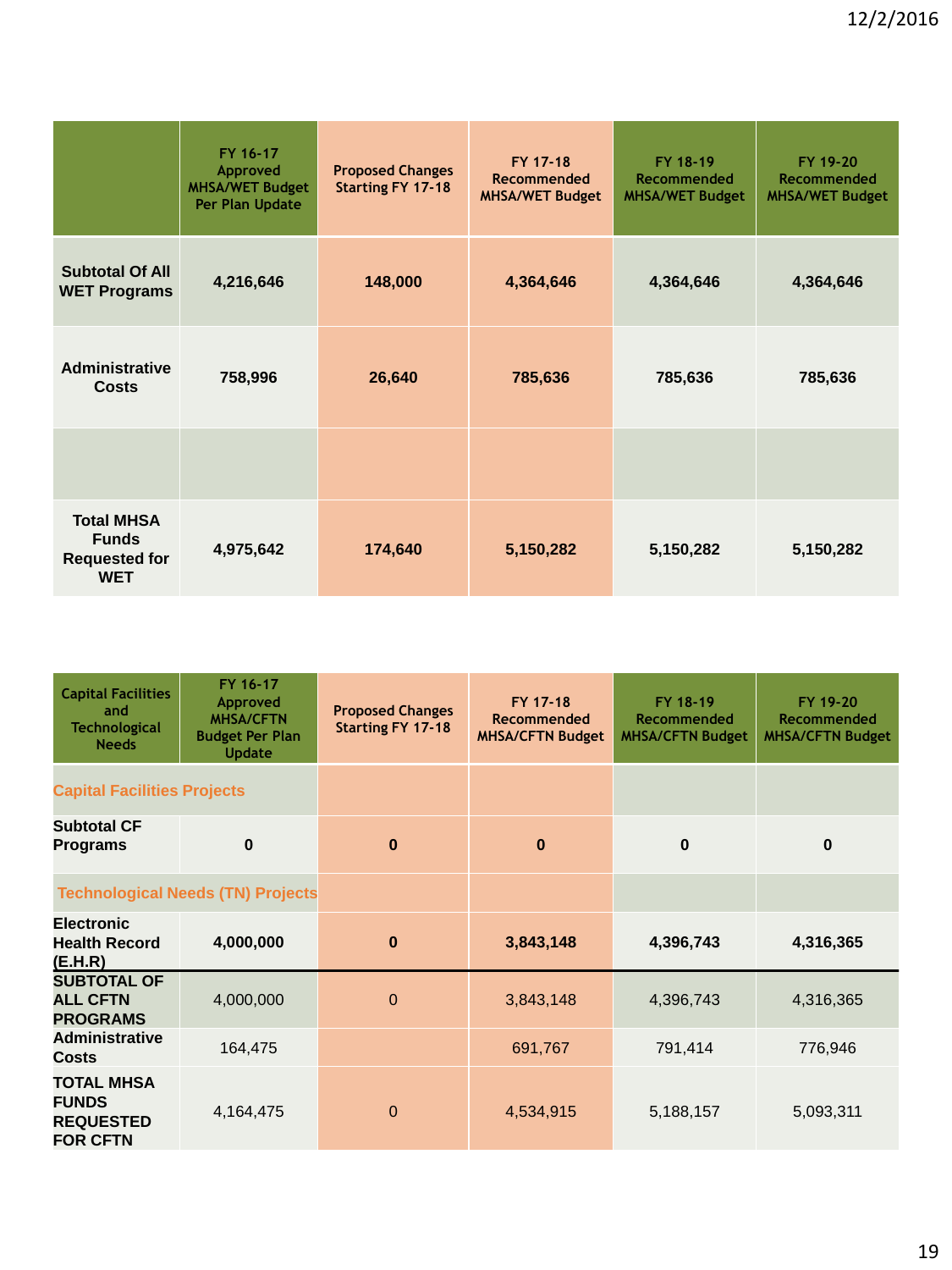# ACTION ITEM: Approve complete MHSA budget to be included into the MHSA 3-year Plan FY 17-18, FY 18-19, FY 19-20

### **Steering Committee Comments**